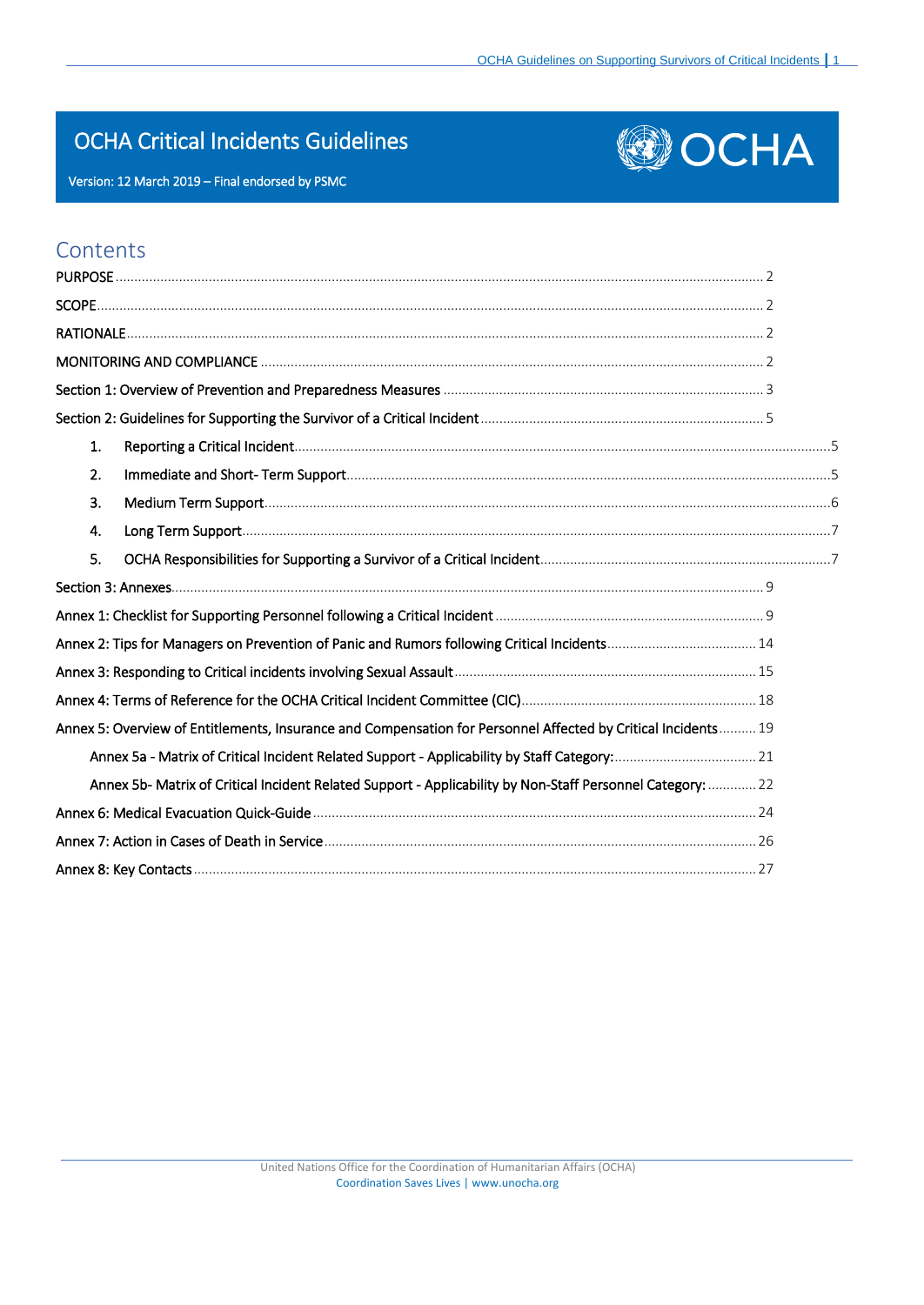# <span id="page-1-0"></span>PURPOSE

The OCHA Duty of Care Framework outlines the minimum standards, roles and responsibilities of both the organization, to maintain the safety, security, physical health, and psychological well-being of all OCHA personnel. These OCHA Guideline seeks to complement and expand on the OCHA Duty of Care Framework and ensure that the organizational meets its obligations in relation to preventing and managing critical incidents and accumulated stress of personnel.

The management of a critical incident begins well before the occurrence of a critical incident. Primarily it instigates through the implementation of adequate preventative measures and continues during and after the critical incident itself, with the ultimate goal of allowing the individual to resume his or her daily activities with minimum disruption.

A critical incident is any sudden event or situation that involves actual, threatened, witnessed or perceived death, serious injury, or threat to the physical or psychological integrity of an individual or group. A critical incident may include, but are not limited to, incidents involving physical attacks, malicious acts, kidnapping, hostage taking, bombing incidents, car accidents, or any incident which leads to physical injuries or psychological trauma of an affected personnel. Determination on the impacts of a critical incident on personnel shall be made by the OCHA Staff Counsellor or UN Medical Services Division.

Particularly for personnel in high stress environments or repeated deployment to high stress environments, long term cumulative stress may also lead to critical reactions – including physical illness or psychological trauma.

#### <span id="page-1-1"></span>SCOPE

These guidelines establish procedures and responsibilities for prevention, preparedness and supporting OCHA personnel involved in critical incidents or who suffer critical reactions to cumulative workplace stress. These guidelines do not replace any existing administrative issuances pertaining to management of critical incidents, rather they complement and expand on them.

These guidelines shall apply in supporting all OCHA personnel and their eligible dependents. The term OCHA 'personnel' includes both staff (ie. holding a permanent, continuing or fixed term appointment) and non-staff personnel (i.e. united nations volunteers, individual contractors, consultants, interns, temporary appointees, staff administered by UNDP on behalf of OCHA, experts on mission and gratis personnel such as stand by partners. The specific options available to different categories of personnel will vary depending on applicable administrative issuances of the Organization.

#### <span id="page-1-2"></span>RATIONALE

Over the past years, some OCHA personnel have experienced critical security incidents such as physical attacks, injuries, kidnapping and detention exposure to high and persistent levels of violence. There is recognition of the need to establish guidelines to address the prevention and management of critical incidents in a systematic manner.

# <span id="page-1-3"></span>MONITORING AND COMPLIANCE

Compliance with these guidelines will be monitored by the PSMC on the basis of information and data provided by the EO.

# CONTACT

The contact for these guidelines is the OCHA Chief of Human Resources.

#### **HISTORY**

These guidelines have been approved in March 2019.

It is expected that these guidelines shall be reviewed and updated by 31 December 2021, or as required.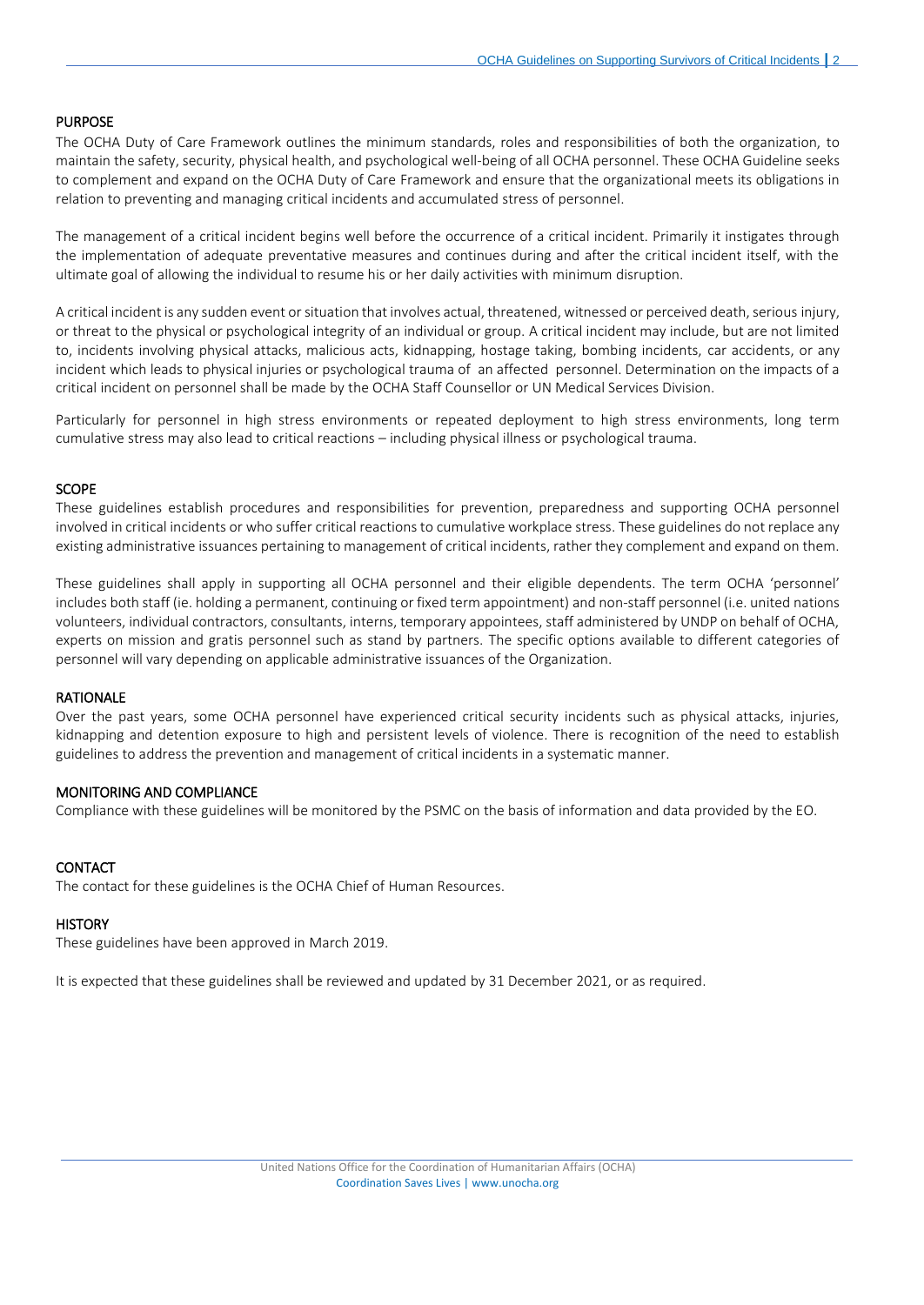# <span id="page-2-0"></span>Section 1: Overview of Prevention and Preparedness Measures

While it is not possible to prevent all critical incidents, in some instances it may be possible to reduce the likelihood or impact of critical incidents occurring. The objective of prevention and preparedness is to take all reasonable measures to: firstly, reduce the likelihood exposure to critical incidents; and secondly, help personnel develop their preparedness, resilience and coping skills in order to facilitate recovery if a critical incident does occur.

# 1. Security

# a) Ensuring implementation of security risk management measures

- i. Measures to manage security risks that have the potential to lead to critical incidents affecting OCHA personnel are managed under the framework of the **UN Security Management System** (UNSMS) Policy.
- ii. All OCHA managers and personnel are expected to take measures to ensure security compliance, in line with the roles and responsibilities contained in the OCHA Duty of Care framework, and the UNSMS Policy.

# 2. Occupational Health, Safety and Wellbeing

# a) Ensuring Active Engagement on Occupational Health, Safety and Wellbeing

- iii. In line with the OCHA Duty of Care Framework, prevention and preparedness measures taken shall include:
	- i. Regular staff wellbeing surveys.
	- ii. Regular discussions between managers and personnel on wellbeing-related issues.
	- iii. Specific discussions between managers and national staff on their unique wellbeing challenges and needs.
	- iv. Field Office Managers, Heads of Office and the Operations and Advocacy Division, with the support of Human Resources Section shall actively monitor length of service of personnel in hardship duty stations, and appropriate recommendations for temporary assignment or lateral reassignment may be made to OCHA management.
	- v. The OCHA will promote staff mobility, with a view to better supporting the wellbeing of staff through mobility.
	- vi. Prior to deployment (and/or signing a Letter of Offer), OCHA will provide an opportunity for a (potential) staff member to receive detailed information on the security and living conditions in the duty station to which they are to deploy to ensure they are aware of the conditions (including security threats). This may be through induction and briefing documents prepared and regularly updated by the Country Office, or through dedicated briefings with the hiring manager or another relevant party at the duty station.

# b) Ensuring Accessibility to Services that Support Wellbeing

- iv. Proactive preparedness measures to be taken shall include ensuring the accessibility of psychosocial support services to all OCHA personnel, in all duty station. These measures include:
	- i. Implementation of the [UN System Workplace Mental Health and Wellbeing Strategy,](https://hr.un.org/sites/hr.un.org/files/Mental%20Health%20Well%20Being%20Strategy_FINAL_2018_ENGLISH_0.pdf) in line with the UN Secretariat.
		- i. Ensure 24/7 availability of confidential psycho-social support services, including, but not limited to: OCHA Staff Counsellor, in-country inter-agency psychosocial support services (where they exist) and external psychosocial support services, if these are preferred by the staff.
		- ii. Flexible application of sick leave policies (particularly in association with R&R) to ensure that staff can seek psychosocial support while on leave and not lose annual leave entitlements as a result of caring for their mental health and wellbeing, to the extent possible within the rules and regulations and in accordance with OCHA's delegated authority.
		- iii. Ensure annual visits of the OCHA Staff Counsellor to duty stations with elevated risk, facing emergencies or protracted crisis, or with reported levels of high stress amongst personnel.
		- iv. Peer support networks shall be established in all OCHA duty stations, starting with large, high-risk duty stations. Peer Support Volunteers will be trained in hardship duty stations to provide readily accessible support to staff as required, such as following a critical incident, during a personal crisis, or following the sudden death of a family member.
		- v. Provision of the Headspace Application free of charge to all OCHA personnel, to provide access to guided meditation and mindfulness exercises.
		- vi. Personnel wellbeing will also be reinforced through the promotion of work-life balance, including through the use of flexible working arrangements (FWAs) unde[r ST/SGB/2003/4.](https://hr.un.org/sites/hr.un.org/files/1/documents_sources-english/08_secretary-general) While FWAs are not an entitlement, under appropriate circumstances OCHA managers may support personnel and promote work-life balance through the use of FWAs including staggered working hours, compressed work week,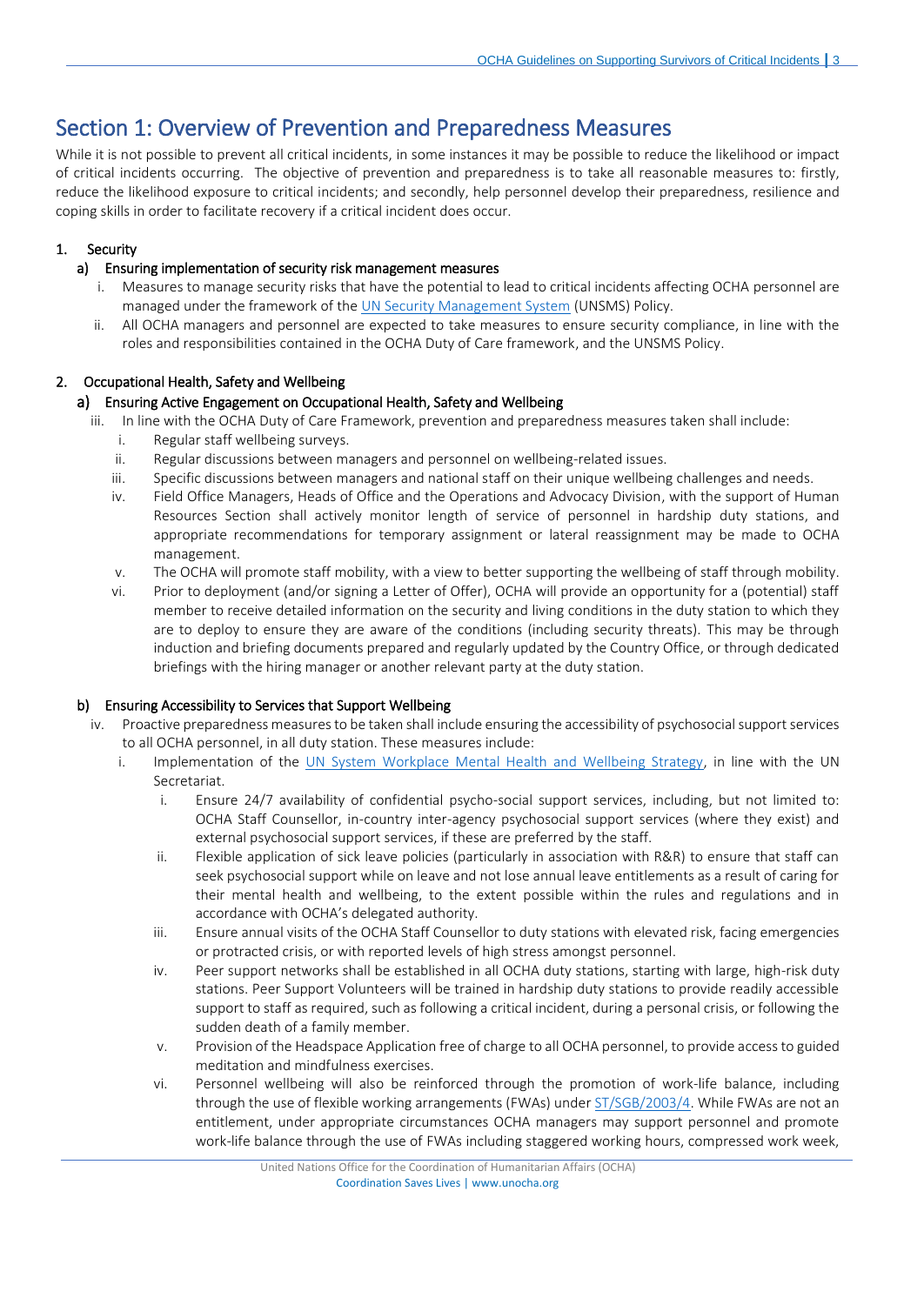scheduled break for external learning and activities, and telecommuting. All FWAs are subject to the agreement and approval of the Supervisor and Head of Office/Branch or Division.

# c) Ensuring Accountability for Wellbeing.

Measures shall be taken to ensure that all managers are aware of their responsibilities in overseeing the wellbeing of OCHA personnel and ensuring accountability with these responsibilities. These measures include:

- i. Managers are encouraged to allocate funding for annual retreats and other welfare activities in their offices.
- ii. Ensuring the wellbeing of personnel shall be included in the work-plan of all OCHA offices and branches.
- iii. Managers will be reminded of and accountable for their duties and responsibilities in respect of personnel wellbeing, including creating an environment free from harassment, intimidation or discrimination. The performance of managers in relation to these responsibilities for wellbeing shall be recorded in the annual performance document.
- iv. Compliance with ST/SGB/2008/3 on "Prohibition of discrimination, harassment, including sexual harassment, and abuse of authority".

# d) Supporting resilience and preparedness

Proactive preventative measures shall be applied with the aim of reducing the possible number of cases of PTSD amongst OCHA personnel. A number of primary, universal interventions are accessible to all OCHA personnel to educate them about critical stress and support with developing resilience.

- ii. Implementation of the [UN System Workplace Mental Health and Wellbeing Strategy,](https://hr.un.org/sites/hr.un.org/files/Mental%20Health%20Well%20Being%20Strategy_FINAL_2018_ENGLISH_0.pdf) in line with the UN Secretariat.
- iii. Mandatory completion of BSAFE security training modules for all OCHA personnel who will serve outside headquarters duty stations, which includes information about the effects of PTSD.
- iv. In appropriate OCHA induction and training programs, personnel will be educated about mechanisms and methods for the management stress, and to understand and recognize symptoms of PTSD
- v. Staff and their families are encouraged to follow the UN Secretariat's Emergency Preparedness guidance: [Taking Care of Those Who Serve Us: Resource Guide for Staff and Families.](https://www.un.org/epst/sites/www.un.org.epst/files/epst_survivors_guide_19dec2014.pdf)
- vi. Staff are reminded that emergency contact information must be kept up to date in the 'inspira' platform. The system serves as a repository for updated emergency contact information that will enable the Organization to notify staff member's emergency contact(s) in event of accident or critical incident.

# e) Promoting Road Safety

- v. Road crashes are a leading cause of death and serious injury to United Nations personne[l The UN-wide Road Safety](https://www.un.org/undss/sites/www.un.org.undss/files/general/road_safety_strategy_-_booklet.pdf)  [Strategy](https://www.un.org/undss/sites/www.un.org.undss/files/general/road_safety_strategy_-_booklet.pdf) launched in February 2019 aims to commit the Organization to the reduction of road traffic crashes involving UN personnel and vehicles in a systematic, comprehensive way. OCHA will ensure compliance with the any initiatives or policies developed through the strategy, as it is implemented across the UN System. Elements of the strategy include:
	- i. Establish a road safety policy addressing all pillars
	- ii. Establish a governance mechanism
	- iii. Improve data collection and analysis
	- iv. Review funding
	- v. Encourage investment in fleet management
	- vi. Encourage the acquisition and use of safer vehicles
	- vii. Develop standard training and awareness-raising methods and materials
	- viii. Develop driver-authorization standards
	- ix. Develop an enforcement mechanism
	- x. Increase responsiveness to post-crash emergencies
	- xi. Promote safe operation, maintenance and improvement of roads in local communities Improve driving conditions in areas under the control of the UN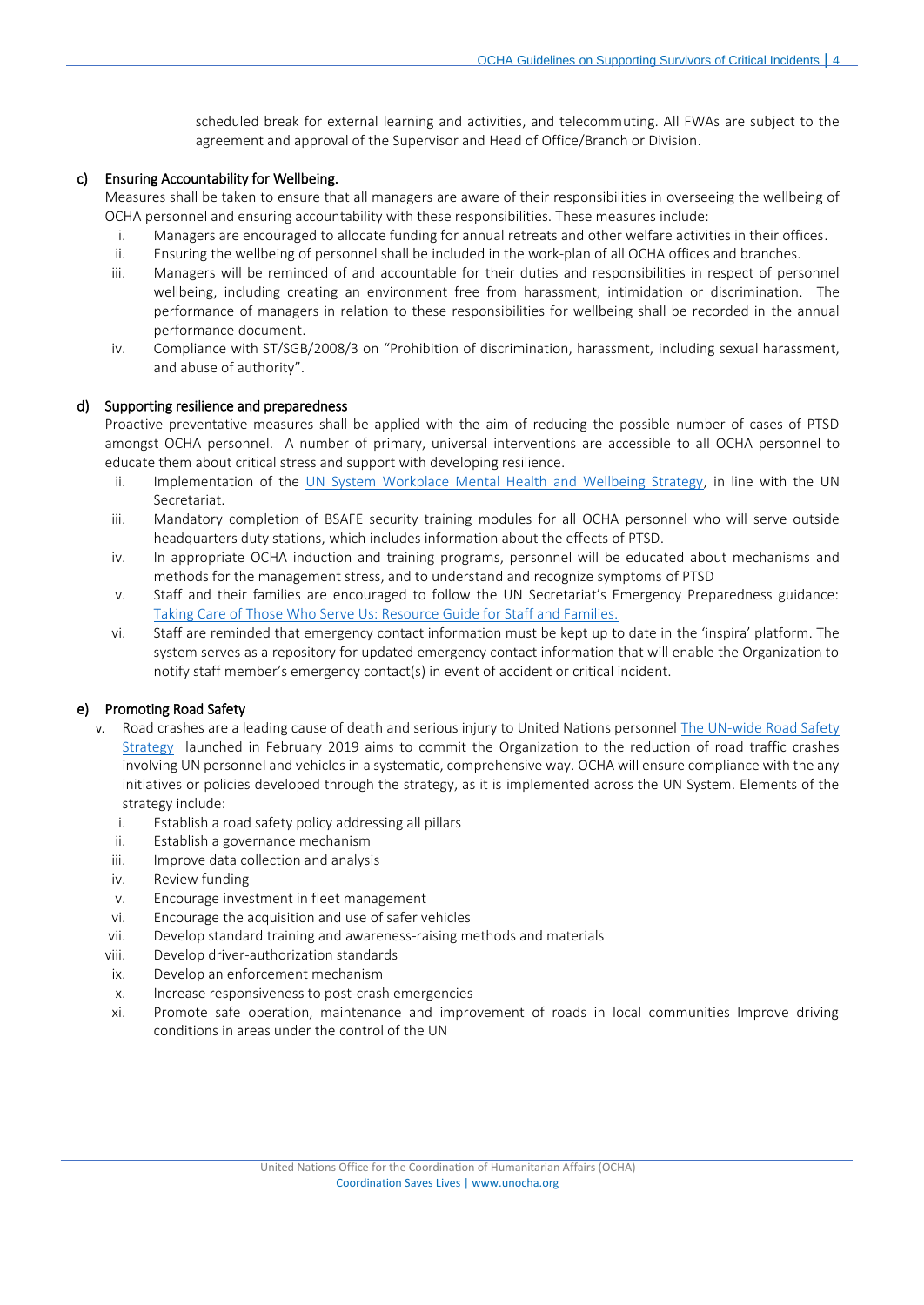# <span id="page-4-0"></span>Section 2: Guidelines for Supporting the Survivor of a Critical Incident

# <span id="page-4-1"></span>1. Reporting a Critical Incident

- a) Critical incidents involving OCHA personnel must immediately be reported the OCHA Security Focal Point, the OCHA Chief of Human Resources, and the OCHA Staff Counsellor, to trigger the appropriate response at the local, regional and HQ levels.
- b) Security incidents affecting OCHA personnel must be reported to UN Department of Safety and Security (UNDSS) who will then ensure the incident is recorded in the UN Security Management System (UNSMS) Safety and Security Incident Recording System (SSIRS). At the HQ level the SSIRS database is overseen by the OCHA Security Focal Point
- c) In some cases, such as sexual assault and rape, the survivors may not necessarily wish to have their incidents reported. It is important to ensure that the survivor is aware of and understands the consequences of a decision not to report the incident.
- d) It is important to ensure that any report is made in a sensitive manner with full respect to privacy and dignity of the survivor.

# <span id="page-4-2"></span>2. Immediate and Short- Term Support

# a) Timeline

- i. Immediate support shall usually be delivered within 0-48 hours of the incident.
- ii. Short-term support shall usually be delivered from 1 to 30 days after the incident.

# b) Support provided:

i. The Head of Office in the field or HQ Chief of Unit or Director is responsible for ensuring the immediate evacuation, relocation and/or placement on temporary leave of personnel, as necessary and as authorized, in the immediate aftermath of the incident.

# *Relocation or Evacuation for medical or security reasons*

- ii. If required, UNDSS may authorize a security evacuation (to another country) or relocation (within the country) of affected personnel, in accordance with the UN Security Management System (UNSMS).
- iii. A medical evacuation may be authorized by the UN Medical Services Division, or a treating medical officer.
- iv. For locally recruited personnel, and their eligible family, the relocation will usually be limited to another duty station or location within the country, and a Daily Subsistence Allowance (DSA) may be payable, in accordance with the UNSMS.
- v. For internationally recruited personnel and their eligible family, the relocation may either be to another location within the country which is subject to the payment of DSA, or alternatively an evacuation to another country which is subject to an evacuation allowance, in accordance with the UNSMS.

# *Advanced R&R or Special Leave*

vi. If a medical or security evacuation is not authorized, the Head of Office in the field or HQ Chief of Unit or Director should consider granting of either Special Leave with Pay of up to two weeks, or advanced Rest and Recuperation (R&R) in duty stations subject to R&R, to allow an initial period of supported recovery for the survivor. In the immediate period after a critical incident, connecting the survivor with their personal support networks, such as family and friends, may play an important role in the recovery from physical injury or psychological trauma.

# *Counselling*

vii. Survivors of a critical incident have access to staff counselling through various means, including the OCHA Staff Welfare Unit, UNDSS counsellors in various duty stations, the UN Staff Counsellors Office at headquarters, or with external providers as covered through any medical insurance coverage held by the survivor.

# *Administrative Support*

viii. The OCHA Human Resources Office will provide administrative support for any claims or compensation to which they may be eligible. Annex 1 outlines more details, specific actions to be taken in the immediate and short term following the occurrence of the critical incidents, to provide psychological, medical and administrative support to the affected personnel. Annex 5 outlines the different types of benefits, entitlements and compensation that may be available to a survivor of a critical incident.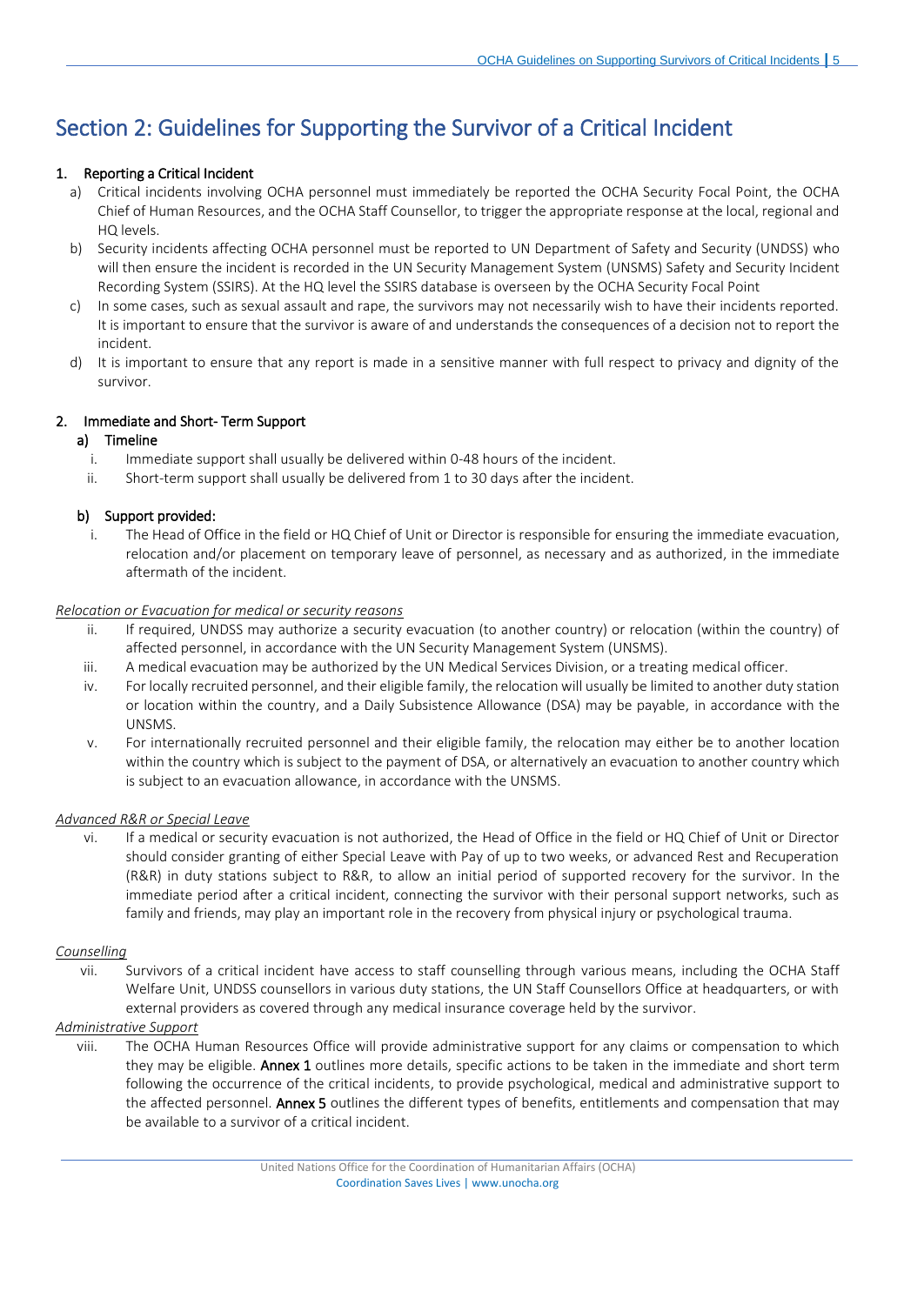# c) Assessment for next steps

- i. Following consultation with the OCHA Staff Counsellor and/or on the medical recommendation of the UN Medical Services, and/or the security determination of UNDSS, a decision shall be made by Head of Office in the field or HQ Chief of Unit or Director made on whether the personnel should return to the official duty station, and if so, when.
- ii. In the case where a recommendation made is that the survivor cannot return immediately to the duty station, the medium-term support outlined below should be activated. In this case, the Head of Office in the field or HQ Chief of Unit or Director will be responsible for ensuring that the case is referred to the Critical Incident Committee for a medium-term deployment solution. The Terms of Reference of the Critical Incident Committee is at Annex 4.

# <span id="page-5-0"></span>3. Medium Term Support

# a) Timeline

- i. Medium-term support shall usually be delivered in the first 12 month following the critical incident.
- ii. The specific timeframe or length of medium-term support provided will usually be determined by the recommendation of the OCHA Staff Counsellor and/or UN Medical Service regarding the time, location, and/or facilities necessary to ensure the recovery and recuperation of the survivor.

# b) Support Provided

i. The objective of the medium-term support is to allow an extended period of healing and recuperation, to support a transition back into duties at the survivor's official duty station.

# *Temporary Assignment*

- ii. The members of the Critical Incident Committee will assume the collective responsibility for identifying suitable existing vacancies and ensuring a temporary placement at an appropriate duty station, in line with any medical recommendations intended to facilitate the further physical or psychological recovery of the survivor. The placement possibilities should take into consideration, to the extent possible, both the interest of the Organization and the preferences of the personnel. Consideration shall also be given to his/her suitability for the available positions.
- iii. For internationally recruited personnel, vacancies within NY, Geneva, and if appropriate, field duty stations will be considered. For locally recruited personnel, vacancies within the country of recruitment shall be considered.

# *Extended Leave*

- iv. If the survivor is unable to report to official duties, and requires a period extended certified sick leave, a GTA position should be created to ensure the office is able to maintain continuity of service.
- v. If certified sick leave is not recommended, and the survivor does not wish to return to duty, they may request an initial period of Special Leave Without Pay (SLWOP) for up to twelve months.

# *Phased Return and Flexible Working Arrangements*

- vi. Where part-time working arrangements are recommended and may assist with recovery or transition back into the official duty station (such as a phased-in return to active duty), a GTA position may be created to accommodate the survivor.
- vii. If telecommuting away from the duty station is feasible and may assist with recovery or transition back into the official duty station, the HR Focal Point will seek required approvals to support this arrangement for an initial period of up to six months.
- viii. Should it be necessary, the personnel will be assisted with training to retool his/her skill set to qualify for other positions.

# c) Assessment for next steps

- i. Upon completion of the medium-term redeployment, the survivor should return to his/her official duties. Upon return to work, all reasonable efforts should be made to accommodate flexible working arrangements which may assist the return of the survivor to duties.
- ii. In circumstances where the survivor is not medically cleared to return to their official duty station, the long-term support outlined below should be initiated.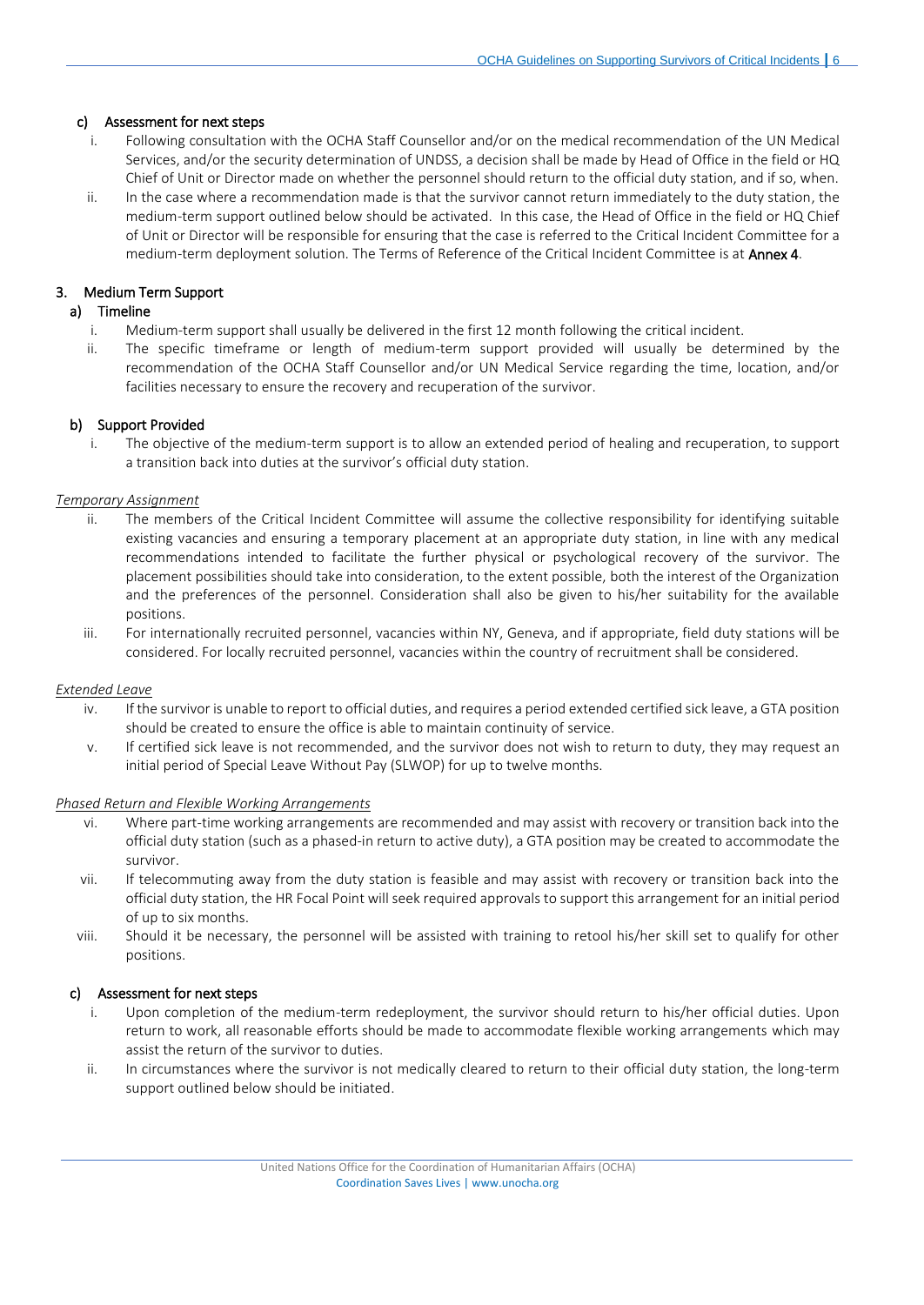# <span id="page-6-0"></span>4. Long Term Support

# a) Timeline

i. Efforts towards identifying a long-term redeployment option shall usually begin when it has been determined that the survivor will be unable to return to their previous position and duty station.

# b) Support Provided

- i. The objective of the long-term redeployment solution is to place the survivor against an established position for which he or she is qualified, and in a duty station for which he or she is medically cleared.
- ii. Long term redeployment is only applicable to personnel who are holding a fixed-term, continuing or permanent appointment with OCHA. This includes OCHA personnel who are administered by UNDP on behalf of OCHA.

# *Reassignment*

- iii. If a suitable long-term position has not been secured by the survivor within one year from the start of the mediumterm solution, and they are unable to return to their official duty station, EO/HRS will bring the case to the attention of the Critical Incident Committee for a corporate solution to place the personnel in a suitable longterm position in NY, Geneva, or the field as appropriate. The Terms of Reference of the Critical Incident Committee is at Annex 4.
- iv. All efforts shall be taken to identify a suitable placement for the personnel as soon as possible. Notwithstanding the role of the CIC, it is possible that a placement solution may be identified at the working level following consultation among the personnel, potential hiring manager and EO/HRS.
- v. The placement possibilities should be discussed with the staff member, to take into consideration, to the extent possible, the preferences of the survivor. Consideration shall also be given to the physical and psychological needs of personnel, as well as his/her suitability for the available positions.
- vi. For internationally recruited personnel, vacancies in any duty station may be considered. For locally recruited personnel, only vacancies within the country of recruitment shall be considered.

# d) Final steps and closure

While OCHA will continue to provide psychosocial support for as long as the survivor is engaged with the OCHA, OCHA obligation to take special measures to support and accommodate the survivor of a critical incident, as outlined in this guideline, will cease when one of the following events occur:

- i. The staff member is placed against an established position. The placement of the staff member in an established position may be achieved either through the long-term redeployment solution which is assisted by OCHA's management, or with the staff member's own efforts to find a suitable position. OCHA management acknowledge that other support efforts towards the personnel's recuperation of physical and mental well-being may require ongoing efforts.
- ii. The staff member begins to receive disability benefit;
- iii. The staff member submits a notice of resignation; or
- iv. When a period of time, normally not less than 2 years, has elapsed after the incident, and all due process and relevant intervention have been exhausted.
- v. For non-staff personnel, when all reasonable efforts to support and accommodate the personnel through the incident have been taken, and until to the expiration of their contractual relationship with OCHA.

# <span id="page-6-1"></span>5. OCHA Responsibilities for Supporting a Survivor of a Critical Incident

# a) Survivor

- i. Survivors are expected to actively apply for vacant posts within the UN system during the medium-term deployment stage, and to keep the HR business partner/Case Manager informed of all applications submitted.
- ii. Personnel affected by a critical incident and who are seeking long-term redeployment are expected to work to actively participate in upgrading their skills through retraining in anticipation of qualifying for a vacant post.

# b) OCHA Heads of Office or Section Chiefs or Directors

i. Head of Office and Section Chiefs/Directors are responsible for overseeing the duty of care and wellbeing of OCHA personnel in their teams and upholding managerial duties responsibilities in relation to promoting a safe and harmonious working environment.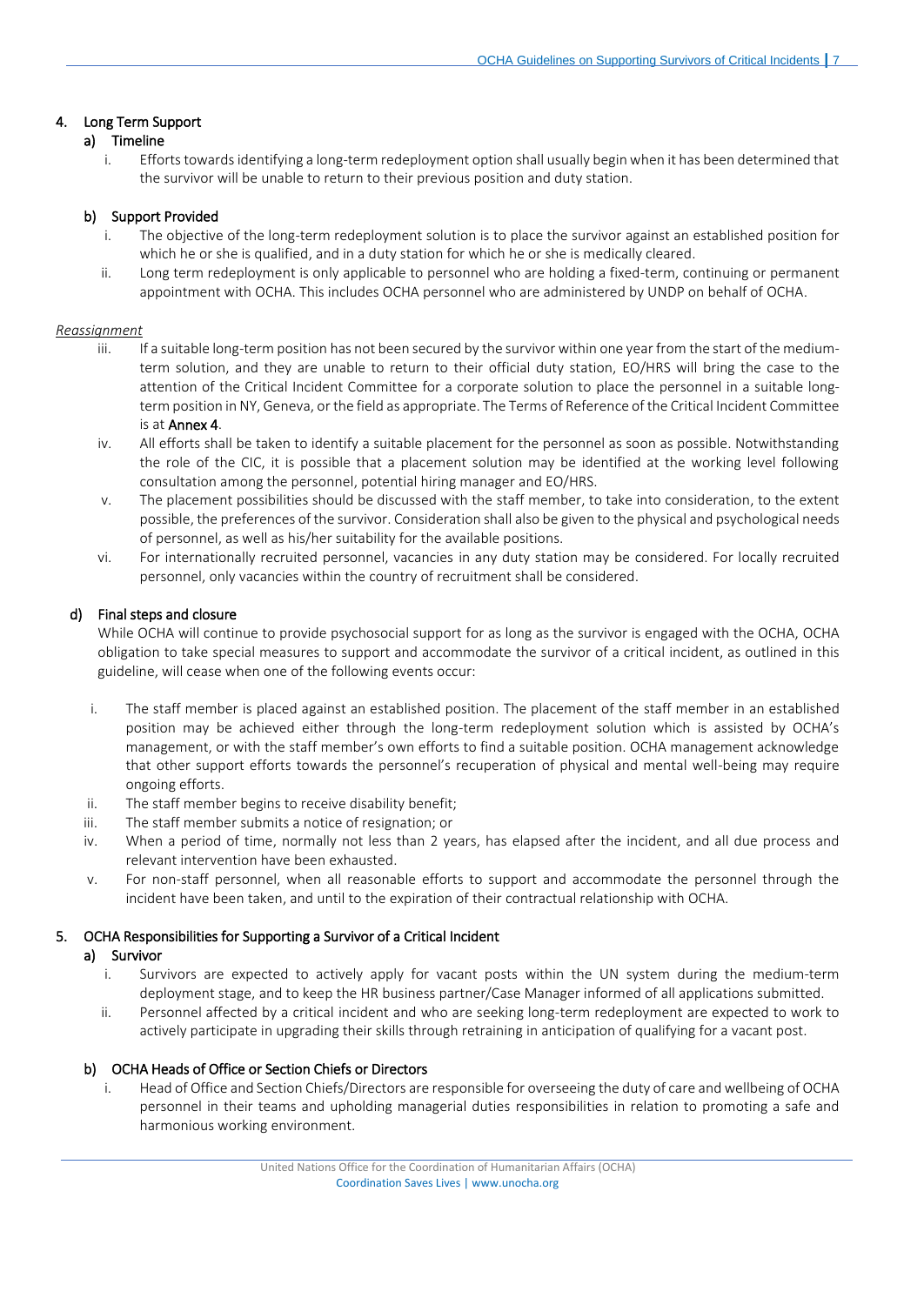- ii. Head of Office and Section Chiefs/Directors are responsible for immediately reporting any critical incidents affecting their teams
- iii. Head of Office and Section Chiefs/Directors, supported by the Staff Counsellor and HR Section/EO, are primarily responsible for the overall management of support to survivors of a critical incident, unless the survivor is reassigned to another duty station.

# c) OCHA Senior Management

- i. OCHA's management is responsible for providing appropriate resources and opportunities for retraining and retooling of survivors of critical incidents who are seeking redeployment. This may include any of OCHA's specialized internal trainings and functional induction programs, or any general or specific training provided within the UN Secretariat.
- ii. Before approving a selection proposal for a position to which any personnel requiring redeployment after a critical incident has been found suitable, OCHA management, with the support of Human Resources, shall ensure that full and due consideration has been given to any personnel requiring redeployment after a critical incident.

# d) The OCHA Critical Incident Committee

i. The CIC will have the collective and corporate responsibility for the placement of affected personnel in a suitable position that best serves the personnel and meets organizational needs. The Terms of Reference of the OCHA Critical Incident Committee is at Annex 4.

# e) OCHA Human Resources

- i. Psychosocial support services, to work toward both the prevention and response to critical incidents is provided by the OCHA Staff Welfare Unit.
- ii. Human Resources shall monitoring personnel who have served for extended periods in extreme hardship duty stations, and recommend appropriate responses to OCHA Senior Management.
- iii. Upon being informed of any application submitted by the affected personnel, the HR Focal Point will flag the application to the appropriate hiring manager for posts within OCHA, to the relevant Executive Office for posts in other UN Secretariat departments, or to the relevant Human Resources Office for posts in other UN agencies, funds or programmes.
- iv. OCHA's Staff Welfare Officer, in consultation with the survivor and in collaboration with the Medical Section, will determine the colleagues' fitness to return to work, identify appropriate duty stations and/or propose possible support options to consider. If the affected personnel will be redeployed, the OCHA Staff Welfare Officer shall consult them on the support mechanism necessary to be put in place locally. For cases involving multiple personnel, the Critical Incident Stress Management Unit (CISMU) of UNDSS shall also be consulted.
- v. The Human Resources Focal Point shall assist affected personnel with facilitating, follow up or monitoring of any benefits and entitlements or claims, such as MAIP or Appendix D compensation claims. The Human Resources Focal Point shall assess any outstanding needs or related entitlements, medical or psychotherapeutic support and coordinate with relevant sections to close the gaps.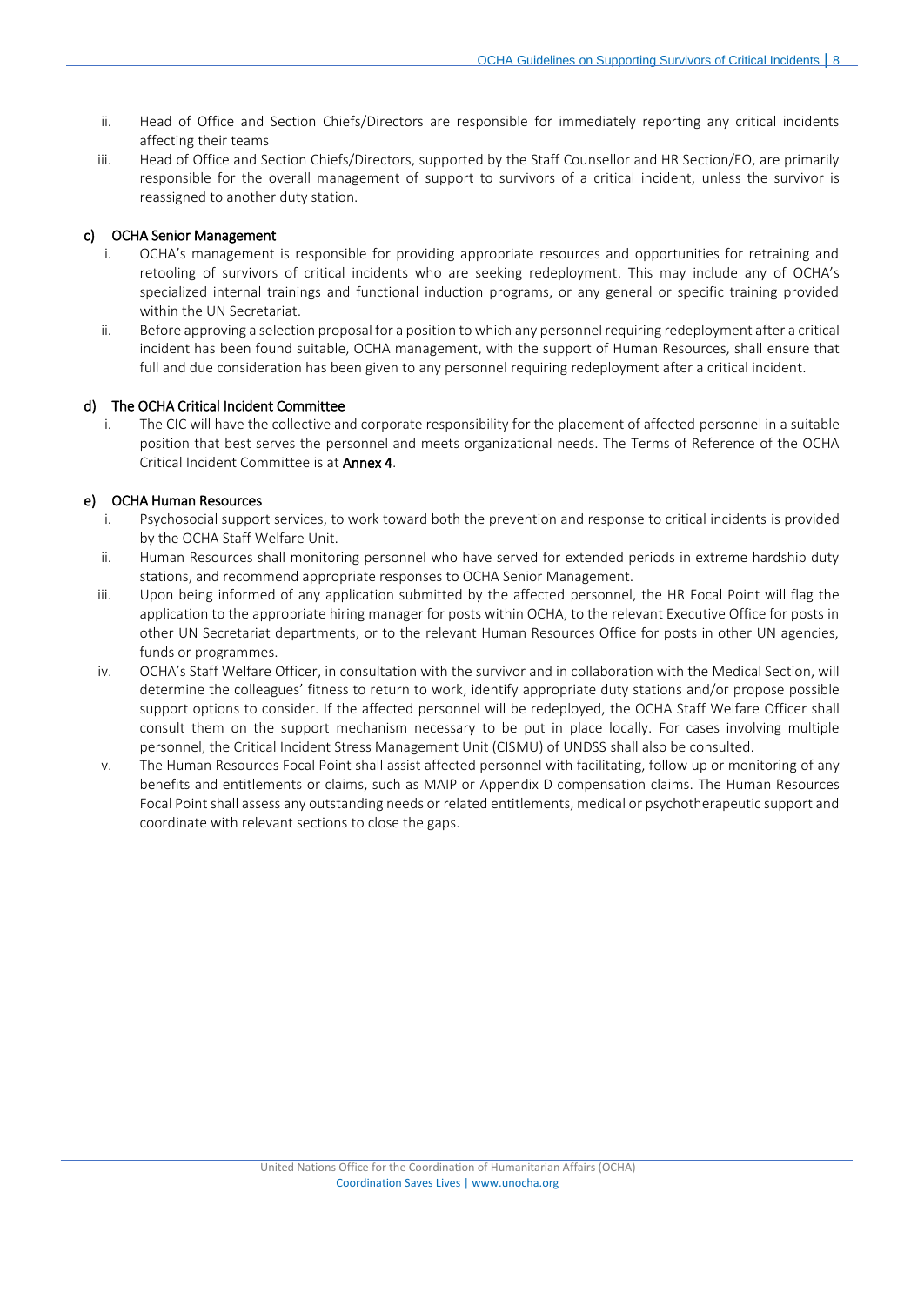# <span id="page-8-0"></span>Section 3: Annexes

# <span id="page-8-1"></span>Annex 1: Checklist for Supporting Personnel following a Critical Incident

# Roles and Responsibilities for Supporting Personnel following a Critical Incident Checklist of Responsibilities



### How to use the checklists:

- These checklists are not designed to replace any rules, regulations, or administrative issuances of the Organisation, nor to replace guidance by UNDSS on security aspects of critical incident management.
- ✓ One person acts as a key focal point for the affected personnel, maintaining contact with all stakeholders to ensure prompt action and responses. This role is usually taken by the HR Officer covering the portfolio, with the support of the Staff Welfare Officer. The survivor may select a person with whom they are comfortable.
- ✓ The severity of the incident dictates a higher level of adherence to these protocols. Always follow the objectives indicated for each of the phases. However, the specific actions taken may require adjustment to the specific circumstances.
- ✓ In situations when the incident is not considered serious and the personnel involved indicate that they have no concerns or requirement for support, you may proceed to check the indications for the closure of the case.
- ✓ In the case of a sexual assault, please also refer to Annex 3: *FAQs on Supporting Survivors of Sexual Assault*
- ✓ In the case of a death in service, please also refer to Annex 7: *Actions in cases of Death in Service*

# Checklists available:

# Immediate Support: 0-72 hours

- Head of Office (Head of Section) Checklist
- OCHA Staff Welfare Office Checklist
- OCHA Administration and Human Resources Focal Points Checklist

# Short-term Support: 72h -1 month

- Head of Office (Head of Section) Checklist
- OCHA Staff Welfare Office Checklist
- OCHA Administration and Human Resources Focal Points Checklist
- OCHA Senior Management

# Medium-term Support: 1- 6 months

- Head of Office (Head of Section) Checklist
- OCHA Staff Welfare Office Checklist
- OCHA Administration and Human Resources Focal Points Checklist

# Indications for the closure of a case:

Closure may be reached at different times and for different reasons, depending on both the critical incident and the status of the colleagues involved in the incident. It is important at that point for management and support services to inform the colleague concerned that the objectives have been achieved and that the case will be closed, although survivor(s) should always be welcomed to initiate further contact if needed.

- The colleagues concerned are declared fit to work or his/her case is presented for disability.
- $\checkmark$  In case of confirmed partial permanent impairment, reasonable accommodation under the policy of employment with disability will be supported
- No delayed signs and symptoms observed after 6 months.

In case longer-term support is needed, the redeployment of the affected staff member should be explored.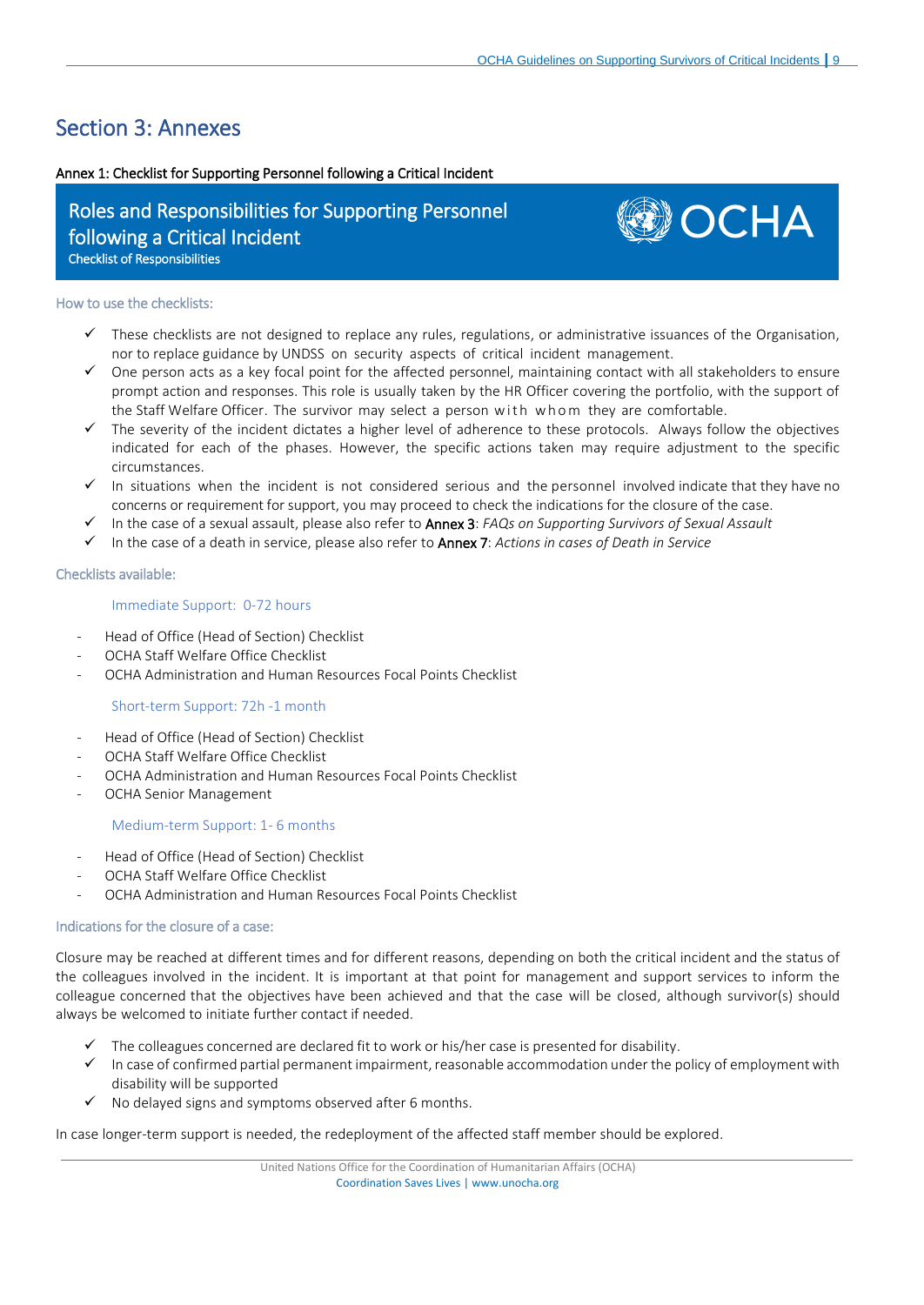# Immediate Support: 0-72 hours

#### Objectives:

- $\checkmark$  In the first 72 hours, the responders need to:
	- o Ensure the physical safety of all personnel involved in the incident.
	- o Take care of immediate medical needs.
	- o Ensure that the personnel directly involved feel supported, guided, and cared for.

#### *KEY TASKS 0-72 HOURS – Head of Office (or Head of Section)*

- Ensure that the Head of Section/Head of Division, Staff Welfare, and Human Resources and OCHA Security Focal Point are notified, so they may provide psychosocial, administrative, and security support to the survivor as required.
- $\Box$  In case of injuries, ensure the survivor receives immediate medical attention. If Medical Evacuation is required, requests should be submitted to the UN Medical Doctor at the UNOG Medical Services, Geneva. Medical Service quickly provides the requested authorisation, provided the MS.39 form is duly filled in by the Doctor recommending the medical evacuation.
- For cases in which the urgency of the medical evacuation leaves no time for processing paperwork, the Head of Office may authorise a medical evacuation. However, please be aware that 'urgent' in this context must be interpreted as an issue of life or death. Only then can the established procedure for medical evacuation be bypassed.
- If an OCHA Peer Support Network exists in the duty station, mobilise the Peer Support Volunteer to provide Psychological First Aid to all personnel exposed to a critical incident under the supervision of the OCHA Staff Counsellor.
- If the HR Officer, Staff Welfare Officer or UNDSS Counsellor are not available, assign a trusted colleague to be the focal point for support. Consider the preferences of the affected personnel in the choice of the focal point.
- $\Box$  During this immediate post incident phase, maintain daily contact to ensure that the survivor's needs are being met.
- $\Box$  Managers should not ask the victim to write a detailed narrative of the events. If this is needed it can be facilitated by the Staff Counsellor or other health professionals. When a detailed account does exist, it should be treated with confidentiality.
- $\Box$  When planning your communication with the rest of the team about the incident, keep the following objectives in mind: maintain the confidentiality of affected personnel, encourage expression of support and solidarity, contain panic, and prevent the spread of misinformation.
- $\Box$  In case of a group or mass emergency, with the advice and guidance of the OCHA Staff Welfare Office, initiate a rapid assessment of psychosocial needs.
- Familiarise yourself with the [Leadership in Emergencies toolkit](https://www.un.org/epst/sites/www.un.org.epst/files/leadership_in_the_emergencies_toolkit.pdf)

#### Additional considerations in case of a sexual assault and rape

- Familiarise yourself with *Annex 3: FAQs on Supporting Survivors of Sexual Assault*
- $\Box$  Provide maximum assistance by referring the personnel to medical support, security services, and welfare/counselling services.
- Ask the survivor whether he/she *wants* medical treatment. Explain that Post Exposure Prophylaxis (PEP) medical care can be administered within 24 hours of the incident to provide treatment for possible sexually transmitted infections, reduce the risk of contracting HIV/AIDS, and provide emergency contraception. The UN Medical Officer and the OCHA Staff Welfare Officer are available for confidential advice to the survivors and the responders if required.
	- In each field duty station where OCHA works, PEP kits are available at designated locations and can be used by trained personnel. Kits contain: HIV prophylaxis, antibiotics to treat sexually transmitted infections, emergency contraception, and a quick guide on how to administer the kit.
	- o At Headquarters or Regional Offices, personnel can access PEP kits through local service providers.
- $\Box$  Explain that if the survivor plans to pursue legal proceedings, there are additional medical tests available for gathering evidence about the incident. Such tests can include:
	- o Urine or blood tests for date rape drugs
	- o Physical examination for signs of injury
	- o Swabs for semen or other evidence from the perpetrator

If the survivor wishes to pursue this, instruct them to store their clothes in a clean bag, avoid bathing or drinking, and visit a medical facility as soon as possible. The UN Medical Officer and the OCHA Staff Welfare Officer are available for confidential advice to the survivors and the responders if required.

- $\square$  Discuss with the survivor his/her priorities, needs, and concerns.
- $\Box$  Make yourself available and accessible in case of need.
- Ensure strict confidentiality.

#### Additional considerations in case of death in service: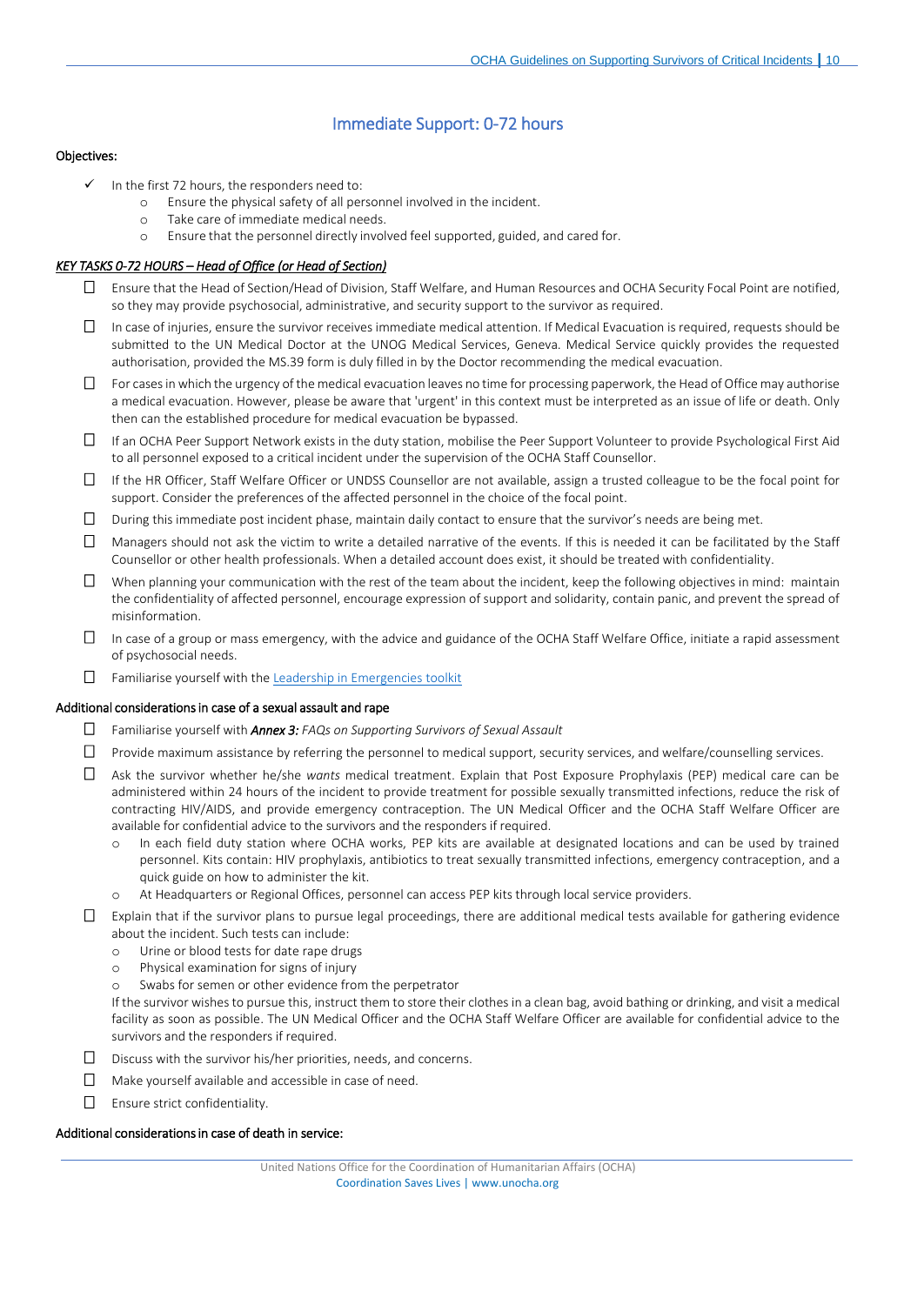Familiarise yourself with *Annex 6: Action in cases of Death in Service*

#### *KEY TASKS -0-72 HOURS - OCHA Staff Welfare Office*

- $\square$  Establish direct contact with the colleague(s) affected (in person or by phone) to assess needs for psychological first aid, psychological support, and time-off.
- $\square$  Establish a support plan for the first 48 hours.
- $\Box$  Evaluate the quality of the local support provided.
- $\Box$  Make sure the survivor receives appropriate medical support, if required.
- $\Box$  With the consent of affected colleagues, assess the need to provide support to their family members.
- $\Box$  Devise a short-term case management plan and coordinate with all responders.
- $\Box$  Provide technical support to the Head of Office and line Managers as needed.

#### Additional considerations in case of a sexual assault or rape:

- Familiarise yourself with *Annex 3: FAQs on Supporting Survivors of Sexual Assault*
- $\Box$  Respect the survivor's right to confidentiality should they wish that this incident remain undisclosed. The Staff Welfare Officer can provide confidential advice to Management without the need to disclose the identity of the survivor.
- $\Box$  Review with the survivor the medical options available after a sexual assault, especially those for the prevention of sexually transmitted diseases.
- $\Box$  Offer to liaison with management, security, medical, Staff Welfare, and other needed functions.
- $\Box$  Assist the survivor in deciding on what and how to communicate: consider who the survivor would like to inform about the incident and help them plan how to do so. Assist with contacts, if needed.

#### Additional considerations in case of death in service:

Familiarise yourself with *Annex 6: Action in cases of Death in Service*

#### *KEY TASKS 0-72 HOURS –Administration & Human Resources Focal Points*

- $\Box$  Act as case manager to support and coordinate all required administrative procedures, in collaboration with the OCHA Staff Counsellor and Medical Services Division as required.
- $\Box$  Process the request for medical evacuation and ticketing in Umoja, if required. Requests for Medical Evacuations should be submitted to the UN Medical Doctor the UNOG Medical Services, Geneva. Medical Service quickly provides the requested authorisation, provided the MS.39 form is duly filled in by the Doctor recommending the medical evacuation.
- $\Box$  Oversee the appropriate documentation and processing of the affected colleague's absence from work (compensatory time-off, sick leave, Special Leave with Full Pay, etc.).
- $\Box$  Maintain supportive and caring communication with the colleagues involved and ensure they are aware of relevant entitlements.
- $\Box$  Respect the confidentiality and privacy of colleagues concerned.

#### Additional considerations in case of a sexual assault of rape:

- Familiarise yourself with *Annex 3: FAQs on Supporting Survivors of Sexual Assault*
- $\Box$  Keep in mind that in situations that are highly sensitive you may not have access to all the details related to the incident.

#### Additional considerations in case of death in service:

Familiarise yourself with *Annex 6: Action in cases of Death in Service*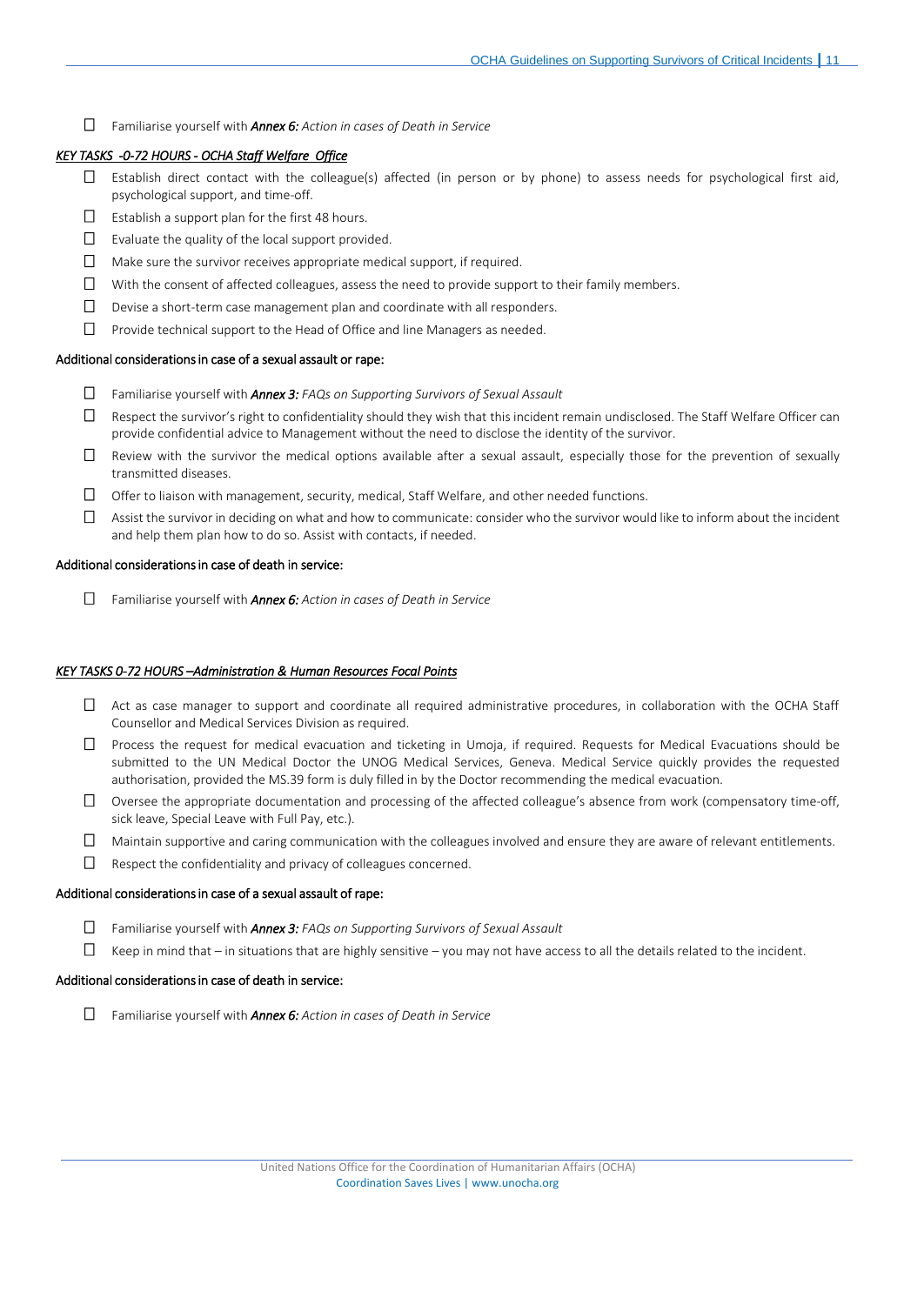# Short-term Support: 72 hours – 1 month

#### *Objectives:*

- Establish a plan for recovery to facilitate an adaptive coping and healing.
- Ensure that the survivor has re-established a daily routine, has access to treatment, and is addressing administrative requirements.
- Ensure the survivor's concerns are being addressed promptly and properly.
- Keep the survivor informed about what to expect in the next 30 days. Whether or not they remain at the duty station, continued communication is critical to prevent a sense of abandonment and isolation.

#### *KEY TASKS 72 HOURS – 1 MONTH- Head of Office (or Head of Section)*

- $\Box$  Ensure that the response is well coordinated, fully activated, and engaged with the affected colleagues.
- $\Box$  Show support and care to the affected colleague by checking in with him/her even if she/he is away from the Office and by ensuring a safe, welcoming, and supportive environment if she/he has returned. Supervisory and co-worker support are mitigating factors at the workplace following a critical incident and play an important role in assisting affected personnel to recover from a critical incident.
- $\Box$  Keep the affected colleague informed of all actions taken on his/her case, including any findings from the investigation that you are permitted to share.
- $\Box$  Coordinate with host country's authorities or UNDSS if it is acting as lead to ensure that a proper investigation is conducted
- $\Box$  Be prepared to deal with specific questions from affected personnel. Always show concern, respect and empathy. To the extent allowable by the circumstances, be transparent with information and forthcoming on steps being undertaken.

#### *KEY TASKS 72 HOURS – 1 MONTH- OCHA Staff Welfare*

- $\Box$  Maintain contact with the affected personnel (via phone, email, face-to-face). Assess the need for mental health treatment and coordinate referrals with the Medical Section, if needed.
- $\Box$  In consultation with the affected personnel and in collaboration with the Medical Section, determine the colleagues' fitness to return to work and identify appropriate duty stations. Propose possible work options to consider.
- $\Box$  If the affected colleague is starting to work in a new location, consult him/her on the support mechanism necessary to be put in place locally.
- $\Box$  Offer psychological support to the family of the affected colleague with his/her consent.
- Ensure that the colleagues' concerns are being addressed (i.e. they are aware of entitlements) and liaise with the HQ/local Administration, as necessary.
- $\Box$  Provide advice to all parties involved on how to handle the situation.
- $\Box$  Support the team and offer counselling to all those in need

#### *KEY TASKS 72 HOURS – 1 MONTH- OCHA Senior Management*

- $\Box$  If return to the duty station is not feasible, comply with the Medical Service Board recommendation as to the types of duty stations that meet the survivor's needs.
- $\Box$  Advocate for the survivors to be appointed to be redeployed (temporarily or otherwise) to an appropriate duty station.
- $\Box$  Consider how a location's security status may impact the survivor's psychological functioning.
- $\Box$  Ensure job security, as a perception of job insecurity may significantly add to the sense of victimization.

#### *KEY TASKS 72 HOURS – 1 MONTH- Administration & Human Resources Focal Points*

- $\Box$  Continue to act as case manager to support, facilitate, and coordinate all required administrative procedures, in collaboration with the OCHA Staff Counsellor and Medical Services Division as required.
- $\Box$  If required, follow up on the security or medical evacuation of the survivor from the duty station, and ensure any applicable allowances or DSA is processed.
- Inform the survivor about relevant insurance and compensation coverage, including *Appendix D* and the *Malicious Acts Insurance Policy (MAIP)*. Compile the documentation for the compensation claims and assist the survivors to complete it.
- $\square$  Ensure that the colleagues concerned are aware of their administrative entitlements and benefits such as sick leave balance, special leave with or without pay, and flexible working arrangements.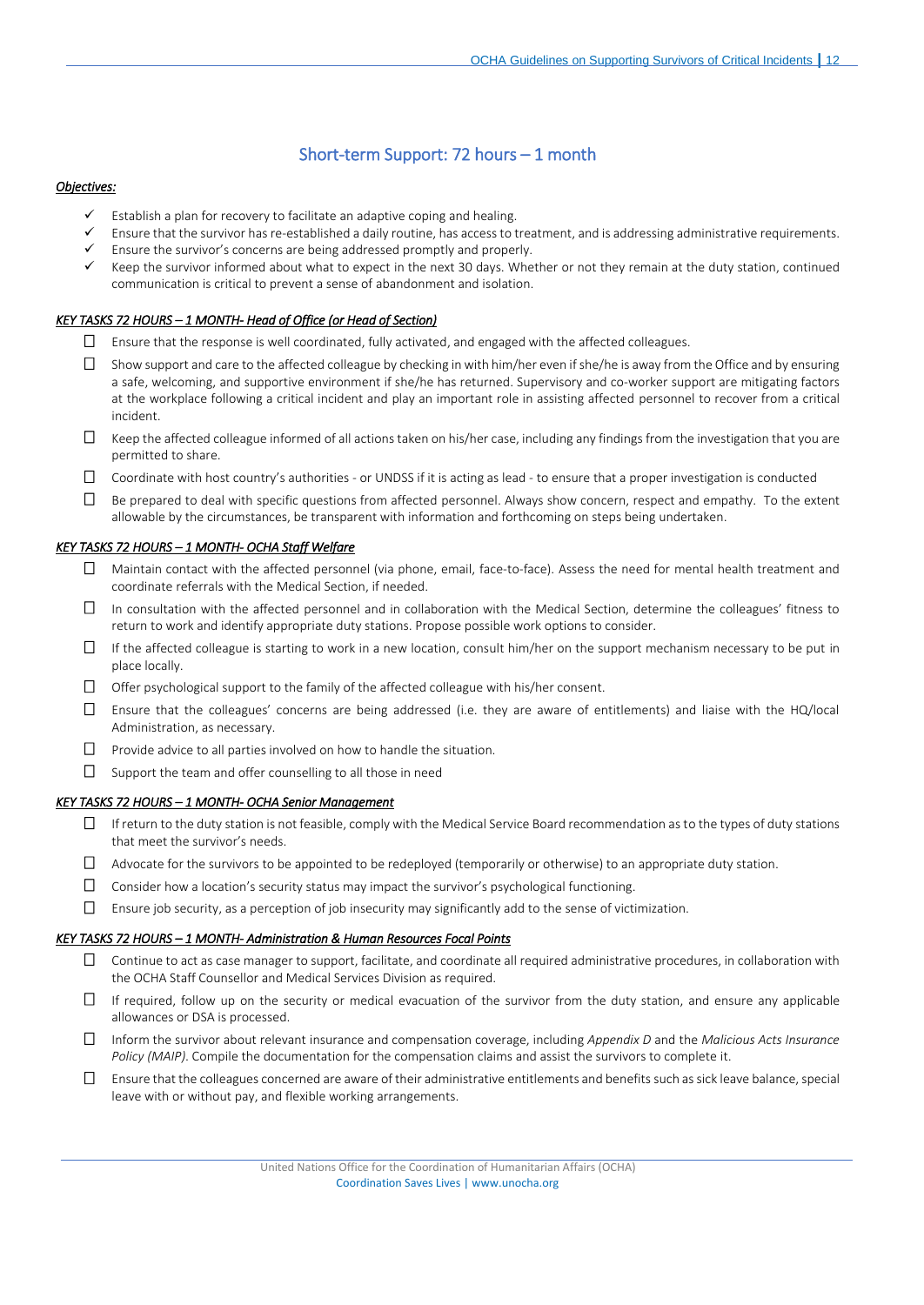$\square$  Ensure that the appropriate absence type has been recorded. If required, the survivor may be placed on Special Leave with Full Pay upon recommendation by UNDSS/FSS (Security Evacuation) or the Staff Welfare Service and authorization by the Executive **Office** 

# Medium-Term Support: 1-6 months

#### *Objectives:*

- Continue required physical and mental health care required for healing
- Efficiently process any administrative entitlements
- Provide required career support

Within a month after a critical incident, in most cases, traumatic reactions may have significantly reduced. During this time it is important to continuously check for the possibility of delayed on-set of trauma even if colleagues do not have any symptoms. The need for continuous physical and mental health care will be decided by the Welfare Officer or UN Medical Doctor in collaboration with the external health providers. In this phase, reducing any uncertainty to a minimum helps trauma healing. Therefore, efficient administrative and career support is of critical importance and should be dealt with within the shortest possible period.

#### *KEY TASKS 1-6 MONTHS – Head of Office (or Head of Section)*

- $\Box$  Show support and care to the affected colleague and ensure a safe, welcoming and supportive environment. Supervisory and coworker support are mitigating factors at the workplace following a critical incident and play an important role in assisting affected personnel to recover from critical incident.
- $\Box$  Update the security risk assessment; implement measures and procedures to ensure adequate safety for personnel.
- $\Box$  Update security plans and planning.
- $\Box$  Keep all personnel informed of changes in both threat environment and response measures.
- $\Box$  Provide a person-specific security risk assessment for the survivor's return to work to the same location s/he was serving at the moment of the critical incident as necessary; advise OAD NY, HR and the Staff Welfare Office of the results.

#### *KEY TASKS 1-6 MONTHS- OCHA Staff Welfare Office*

#### 1-3 months:

- Contact the affected colleagues at months 1, 2 and 3 unless they have opted against receiving such support and assess the trauma. If necessary, increase the frequency of contacts.
- $\Box$  Facilitate the referral to treatment by an external trauma specialist or other medical professional if necessary, in consultation with the Medical Section.
- $\Box$  Check on the family/emergency contacts of the affected colleagues, with their consent, and if necessary help them manage the situation.
- $\Box$  Assess any outstanding issues, such as related entitlements, medical or psychotherapeutic support and coordinate with other sections to close the gaps.
- $\Box$  Check that any relevant compensation claim (eg. Appendix D, MAIP) has been submitted and facilitate any action necessary.
- $\square$  Provide psychological preparation and ongoing support during the next assignment.
- $\Box$  Meet with the Head of Office, if the colleague concerned is returning to work, and ensure a clear understanding of normal posttraumatic reactions and ways in which the manager and the rest of the personnel might facilitate and support the colleague's return to work. Be transparent with the colleague about this contact.

#### 3-6 months: Monitor the healing

- $\Box$  Continue the contact with the survivor as necessary unless the case has been closed.
- $\Box$  Complete a final PTSD assessment at 6 months.
- $\Box$  Inform the colleagues concerned of possible delayed reactions and invite them to remain in contact should any symptoms develop.

#### *KEY TASKS 1 – 6 months - Administration & Human Resources Focal Points*

Continue to act as case manager, and support, facilitate and coordinate all required administrative procedures, in collaboration with the OCHA Staff Counsellor and Medical Services Division as required.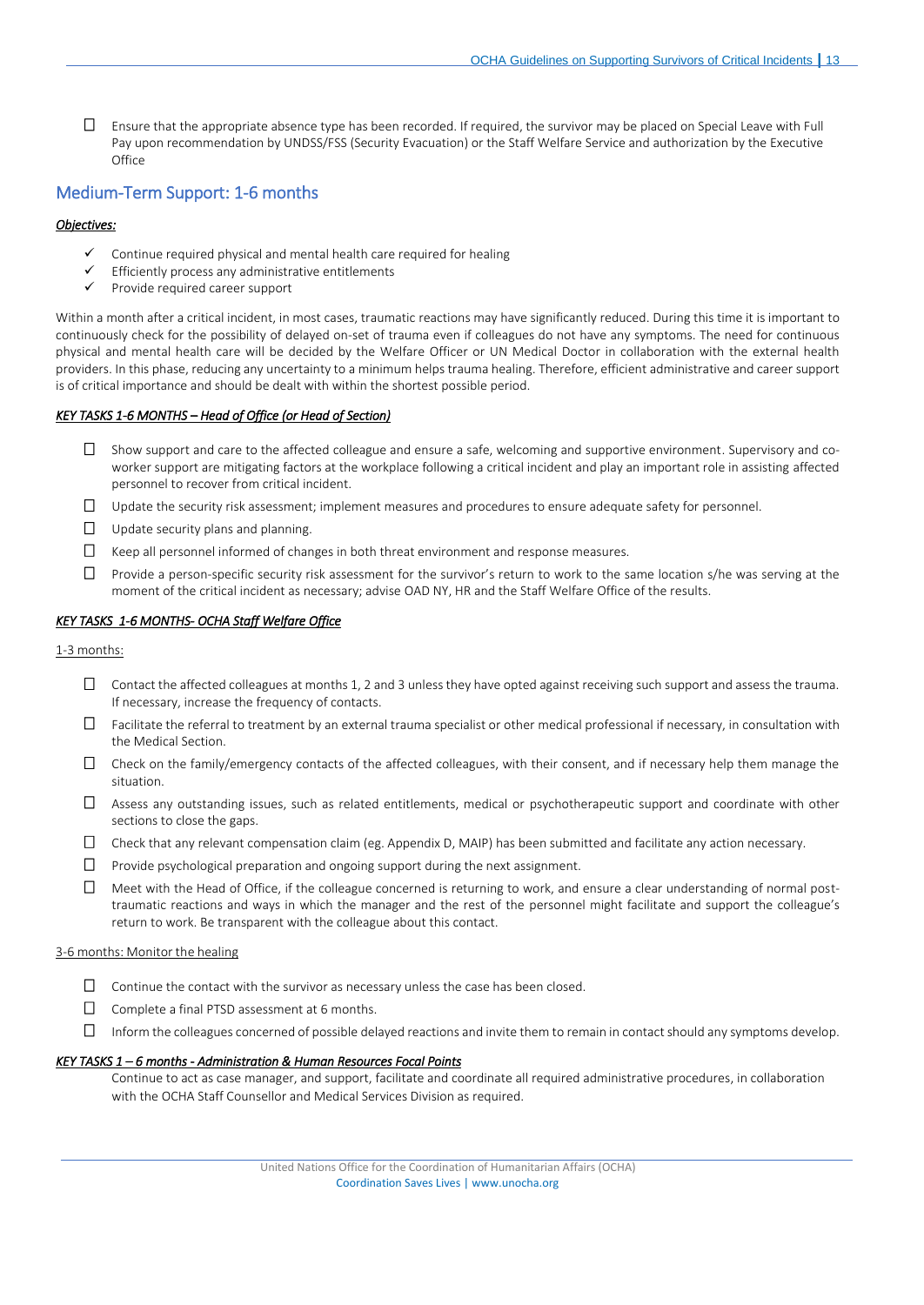# <span id="page-13-0"></span>Annex 2: Tips for Managers on Prevention of Panic and Rumors following Critical Incidents

# Prevention of Panic and Rumor following a Critical Incident Tips for Managers



While it is impossible to forbid people from spreading rumors about things that worry them, it is possible to empower them to support you in protecting the information.

The spreading of rumors is a natural reaction when a sense of being out of control sets in. In addition, rumors often emerge to fill in any information gaps. Crises situations offer plenty of possibilities for such gaps. Therefore, appropriate information management will contribute to the reduction of panic and to a better control of rumors such as:

- $\checkmark$  Foster trust within your office and engage in downward communication as much as possible.
- $\checkmark$  Encourage open communication channels, discussions and allow for different views.
- ✓ Consider information management as part of your critical incident response:
	- As soon as possible after a critical incident hold a meeting with all personnel to inform them about the on-going crisis. Say what you can about the situation and acknowledge that there are certain aspects that you are not able to share or may not be aware of at the moment. Commit to keep the personnel in the loop as much as possible and on a regular basis.
	- Be sure to strictly respect confidentiality of the survivor. This is particularly critical in cases involving sexual assault or rape.
	- Judge how often you need to hold meetings with the personnel the more severe the crisis, the more frequent meetings may be required. If you are the leader of a large team, instruct your senior managers to hold regular meeting with their teams with clear messages and objectives.
	- Acknowledge that rumors might be natural response under the circumstances but warn the personnel about the negative implications of spreading rumors. Seek their support in keeping the rumors to the possible minimum by asking them to direct any information or question to you. Set clear standards of how they should respond to queries from external parties and from within their social circles.
	- Keep a tab over what worries the personnel that will give you information of where the gaps are and how to go about them.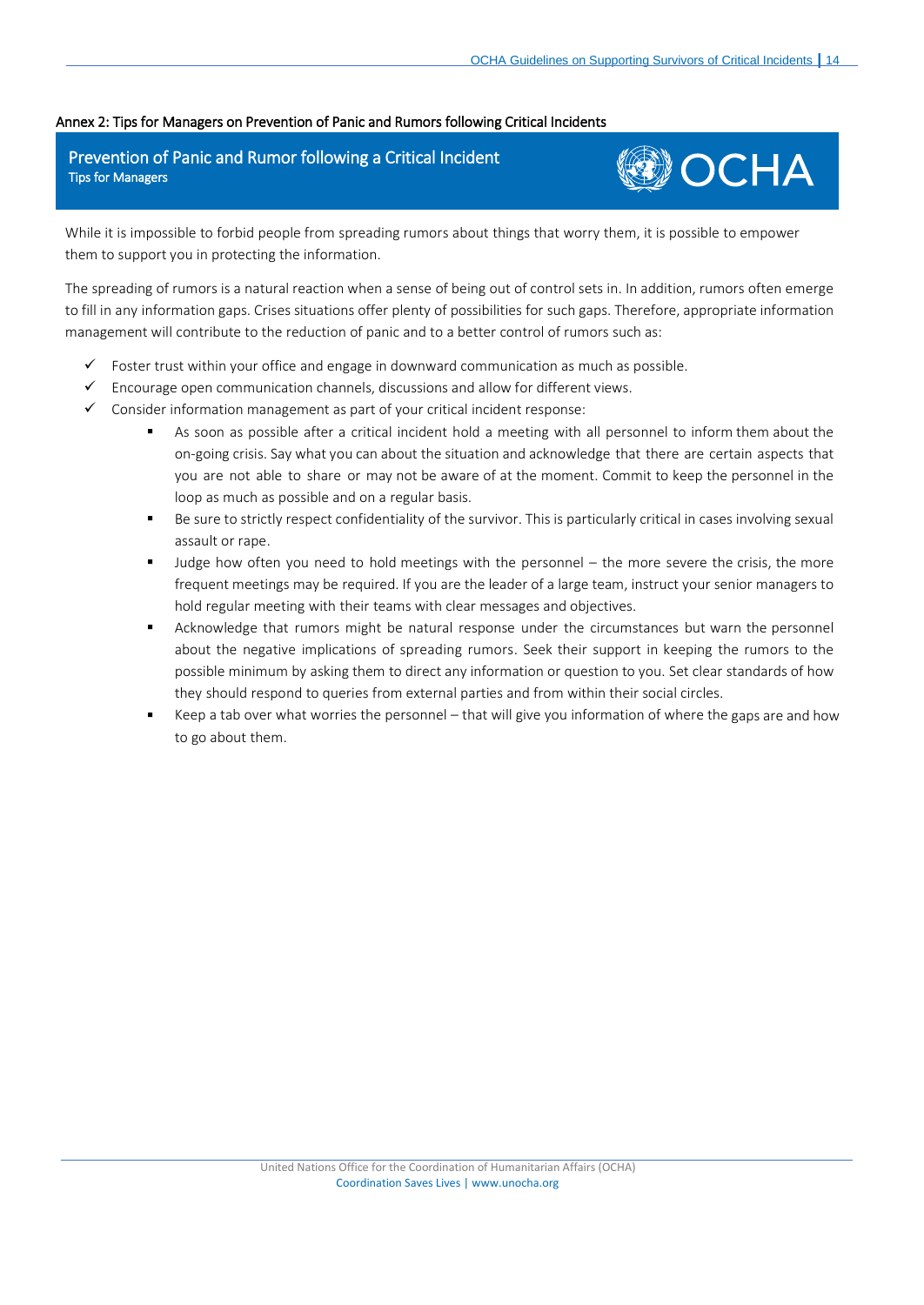#### <span id="page-14-0"></span>Annex 3: Responding to Critical incidents involving Sexual Assault

# Responding to Critical incidents involving Sexual Assault Frequently Asked Questions

# **OCHA**

The UN estimates that one in five women worldwide will be a victim of rape or attempted rape during their lifetime. While the statistics for male survivors are less well-documented, men too are victims of sexual assault. In conflict zones and humanitarian crises, these figures are even higher, making it all the more important to take steps to protect yourself, and learn how to respond if a friend, co-worker, or beneficiary reports having been a victim of sexual violence. This note is designed to assist you in that process.

# Q1. Why is there a need for a specific approach to critical incidents involving sexual violence?

A1. Cases of sexual assault are fundamentally different to other types of security incidents and require a sensitive approach to prevention and response planning. Stigma and cultural perceptions of sexual violence are still significant issues globally, and survivors of sexual violence often experience a complex range of emotions including shame, guilt, and feeling that they will be defined by the incident. Awareness of these factors is crucial for an effective prevention and response plan.

# Q2. What should I do immediately if I receive information on an incident of sexual violence?

A2. If a friend, co-worker, or beneficiary tells you that they have experienced sexual violence, it is important that you offer a supportive, but not intrusive response. Every survivor of sexual violence will cope differently, and particularly during the period immediately following an attack, they may still be in shock. Take your cues from the individual on how to respond. A few suggested first steps include:

- 1. Ensure the person is safe in their current location.
- 2. Listen and provide emotional support. Do not solicit details about what happened or ask questions that could be seen as judgmental. Let the person determine how much information they want to share.
- 3. Ask the individual what they need and what you can do to help.
- 4. Inform the individual that medical and mental health services are available and advise that if medical services are administered within 72 hours, risk of disease or pregnancy can be significantly reduced.
- 5. If the person has not accessed medical help, ask if they would like help to do so.

# Q3. Are there some guiding principles I should follow to most constructively support a survivor of sexual violence?

A3. YES! Given that cases of sexual assault are fundamentally different to other types of security incidents, there are some basic dos and don'ts to be aware:

# DO:

- ✓ Let the survivor be in charge: let them decide what they want to do, what information they want to share, who they want to talk to and what help they want. Allowing the survivor to make decisions about their case empowers them
- $\checkmark$  Listen to the person.
- $\checkmark$  Ask the person what they need and what you can do to help.
- $\checkmark$  Offer to help the person access medical services or psychosocial support.<br> $\checkmark$  Reassure the person that the assault was not their fault
- Reassure the person that the assault was not their fault.
- Reassure the person that whatever they're feeling right now is normal.
- $\checkmark$  Keep all information strictly confidential. Survivor's information must remain private and be shared only as requested and agreed to by the survivor. NOBODY has the right to the survivor's information without their permission.

# DON'T:

- Tell the survivor what they *should* do (or should have done before or during the assault).
- $X$  Ask them questions beginning with "why."
- X Question or judge the person, or in any way imply that you don't believe them or think it was their fault.
- $X$  Seek out details about the assault or ask questions that you don't need to know just because you are curious.
- X Suggest that if they had acted differently or made different decisions, they could have somehow avoided the assault.
- X Share any information about the individual or incident without the explicit consent of the survivor.
- $X$  Pressure the individual to report the assault.
- $X$  Force survivors to tell their story (especially multiple times).

# Q4. A friend/colleague has asked that I be a focal point to support them in dealing with the aftermath of a sexual assault– is this allowed?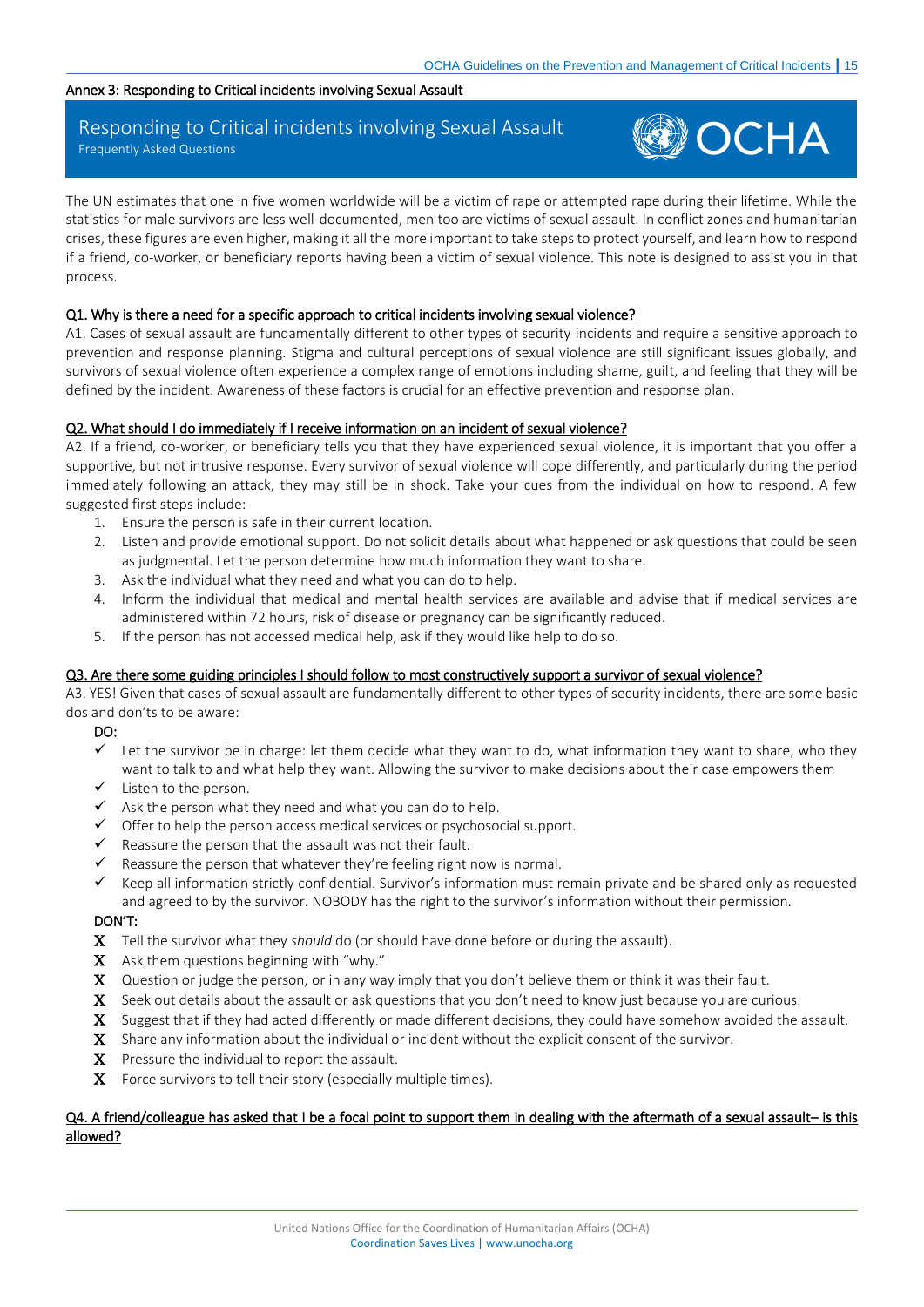A4. Yes. In fact, designating a focal point can be extremely helpful to a survivor as it means that the focal point can share the necessary information (with consent and strict confidentiality) to prevent the survivor from repeating the story over and over. The focal point can also gather information to present the survivor with options.

# Q5. Is it required for a survivor to report an incident of sexual violence against them?

A5. OCHA has an SOP for reporting critical security incidents. Given that cases of sexual assault are fundamentally different to other types of security incidents, here are specific guidelines for issues pertaining to reporting of sexual violence:

- Reporting incidents of sexual violence to OCHA is encouraged so that the organization can provide appropriate support, but it is not required.
- People will often tell a friend first. If the survivor agrees to report the incident to OCHA, the friend can contact HR or any member of the Country Management Team, who can assist them with arranging support if requested.
- Documentation about the incident will only be done if the individual gives their consent. The individual will also have the opportunity to review any report before it is finalized.
- Reporting to the authorities is not required by OCHA and is at the discretion of the individual.

# Q6. Can you help me to understand how a survivor might respond during and after an assault?

A6. There is no right or wrong way to react during an assault. It is likely that instinct will take over, and it is best for each person to follow what feels most natural and likely to keep them safe. Reactions will likely be based on the situation and the number of attackers, who they are, and whether they are armed. Remember: the primary objective is to survive.

A few common types of physical defense mechanisms include:

- Submission: If the individual is in fear for their life or well-being, they may choose to submit to the attacker. This does not mean that they accept what is happening, but rather that they have made an assessment that giving in is the best way to minimize harm. Some people's natural instincts are to freeze, which is how they may cope with a traumatic situation.
- Passive Resistance: This can include doing or saying anything to "ruin" the attacker's desire to have sexual contact. An individual may tell the attacker that they have HIV or AIDS, diarrhoea, or make themselves vomit or do anything else that can be seen as distasteful or disgusting. In some cases, people may attempt to "humanize" themselves to the attacker (i.e. reminding them that you are someone's daughter, mother, brother, etc).
- Active Resistance: Any type of physical force one used to fight off the attacker, such as striking, kicking, biting, scratching, shouting, and running away.

There are also a number of psychological defense mechanisms that can occur during an assault. One of the most common is called "disassociating," where a person tries to "escape" the assault by going to a different mental place. For some people this means their mind goes somewhat blank or they imagine they are elsewhere, while for others it can feel like they are floating above their body watching the assault happen to someone else. However, a person's mind reacted, it's ok – just like the body, the brain is doing what it has to do to survive.

# Q7. What is involved in recovering from sexual assault?

A7. Recovering from sexual assault is not an easy process, and it will take time. If you, a friend, co-worker, or relative is recovering from sexual assault, it can be helpful to seek support from professionals (more information can be found on this at the end). In the meantime, below is some basic information about common recovery processes.

# Common reactions:

Every person reacts differently to sexual assault. Regardless of what they're feeling: it's normal. People may feel like they are going crazy or that they aren't in control of their own emotions. Reassure them that they are not crazy, and that these feelings are very common. Below is a list of some of the most common reactions to sexual assaults.

| Fear and anxiety               | Having nightmares or flashbacks                |  |
|--------------------------------|------------------------------------------------|--|
| Feeling it was their fault     | Not wanting to be touched                      |  |
| Feeling ashamed/embarrassed    | Difficulty concentrating or remembering things |  |
| Feelings of panic or jumpiness | Loss of appetite or comfort eating             |  |
| Social withdrawal              | Self-judgement or questioning "what if"        |  |
| Feeling numb or emotionless    | Reduced ability to express emotions            |  |
| Trouble sleeping               | Feeling they will be defined by the incident   |  |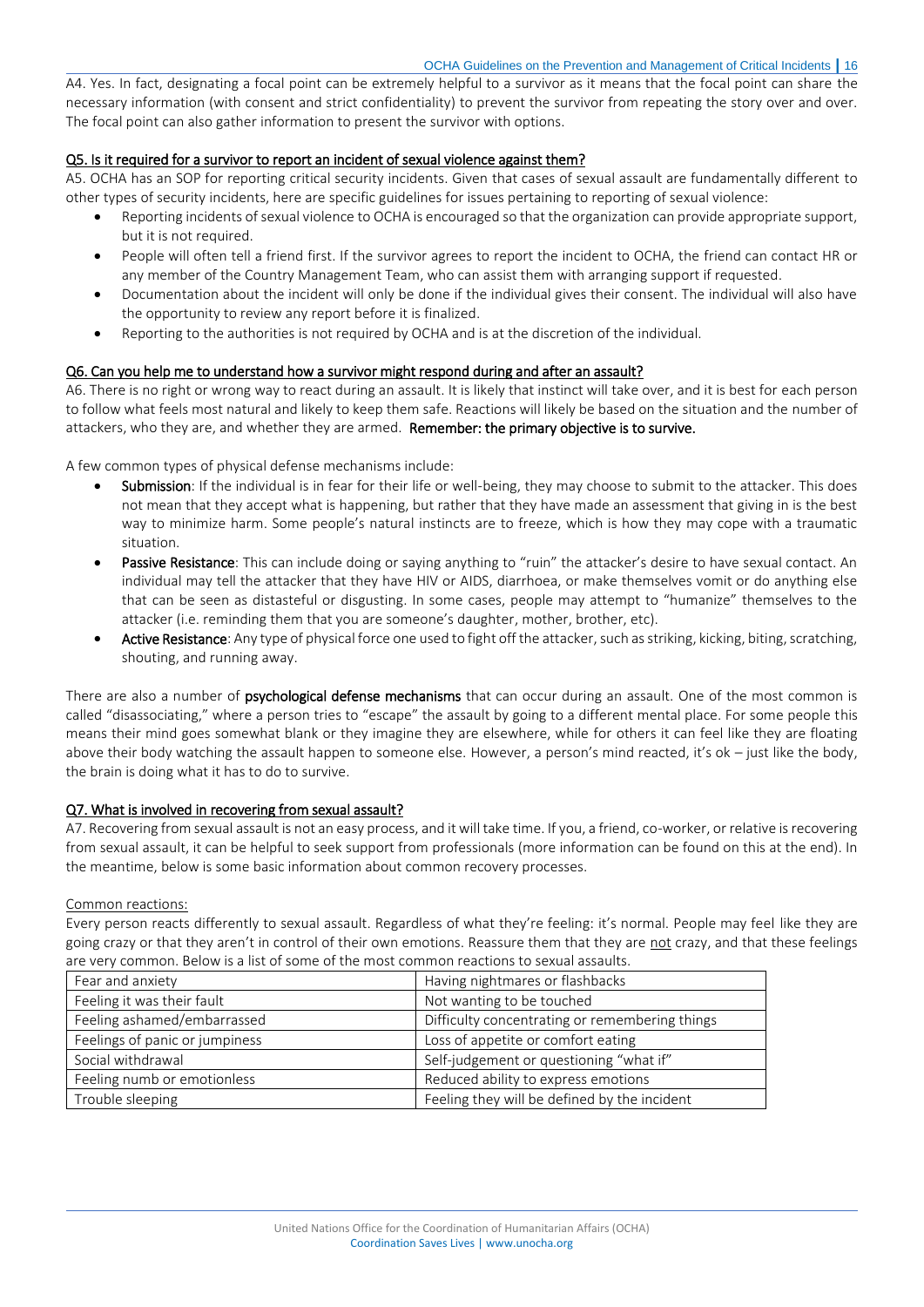# Recovery timeline:

Many survivors will ask how long it will take them to "get over it." Although they may never "get over it" completely, survivors often see a significant improvement in their emotional recovery over time. Below is a breakdown of common developments:

- First two weeks after assault: The immediate aftermath of an assault is often characterized by shock, overwhelming emotions, and very intense impact on day to day functioning.
- Two to four weeks after assault: After the first two weeks, survivors may begin to grapple with the questions of "what next," and how to move on with their lives post-assault. Significant trauma is still normal during this period, but survivors may begin to question why they are not "feeling better."
- Four to six weeks after assault: During this time, survivors often begin to experience a reduction in symptoms of trauma. They will likely continue to experience some anger, fear, and sadness, but symptoms often become less intrusive.
- Six weeks and beyond: If after six weeks, the survivor continues to experience signs of significant trauma that interfere with their day to day life, this could be a sign of post-traumatic stress disorder, and the survivor may want to consider getting professional counselling.

# Q8. How can I support a friend/colleague to recover from sexual assault?

A8. Remember that recovery takes time. If you are supporting a survivor of sexual assault, the best thing you can do is be there for the person and listen to their needs. Don't push the person to do things like go out or try to "take their mind off it" – people often need time to process before they can move forward. Some people may want to talk about the incident, while others may prefer to not discuss it for some time.

As a general rule:

- Ask the survivor if they want to do something, don't tell them they should do something.
- Find non-intrusive ways to address negative coping behaviors. For example, if you notice that the survivor isn't eating, rather than saying that he or she should eat, drop off some food that you have cooked.
- Be there to listen, and adjust your response based on what the person says they need.

# Q9. Where can I find medical support following a sexual assault?

A9. Access to medical support will differ depending on the type of duty station you are located in:

- In each field duty station where OCHA works, Post Exposure Prophylaxis (PEP) kits are available at designated locations and can be used by trained personnel.
	- o Kits contain: HIV prophylaxis, antibiotics to treat sexually transmitted infections, and emergency contraception. Inside each kit is also a quick guide on how to administer the kit.
- At Headquarters or Regional Offices, personnel can access PEP kits through local service providers.

# Q10. Where can I find Mental Health support following a sexual assault?

A10. All OCHA personnel have access to confidential counselling through the Staff Welfare Office in Geneva. The OCHA Staff Counsellor can be contacted on Tel: +41 22 917 1972 | Mob/ Whatsapp: +41 (0)794440053 | E-mail[: sierralta@un.org](mailto:sierralta@un.org) | Skype: counselling.ocha.

# Q11. As a manager/member of the senior leadership team, is there anything specific I should do to ensure we are prepared for incidents of sexual violence?

A11. Yes, absolutely. Organizational preparedness for sexual violence is absolutely critical to ensuring appropriate management of a case if one arises. Steps you can take as a manager include:

- Ensuring all persons who would have access to information about sexual violence cases have been trained in sensitive critical incident care and confidentiality;
- Ensuring information has been shared on where national and international personnel can access immediate medical care for incidents of sexual assault (noting that in some contexts, medical facilities may not be trained to manage sexual assault cases - this will need to be queried and confirmed with the medical facility);
- If you are in a remote location, ensuring you have PEP kits on site and personnel trained to use them, or a plan which would enable a survivor to access medical care within 72 hours;
- Where possible, identifying and sharing information on where national personnel can access mental health care support in the local language;
- Focusing on creating an environment in which people would feel comfortable reporting incidents, rather than pressuring individuals to do so.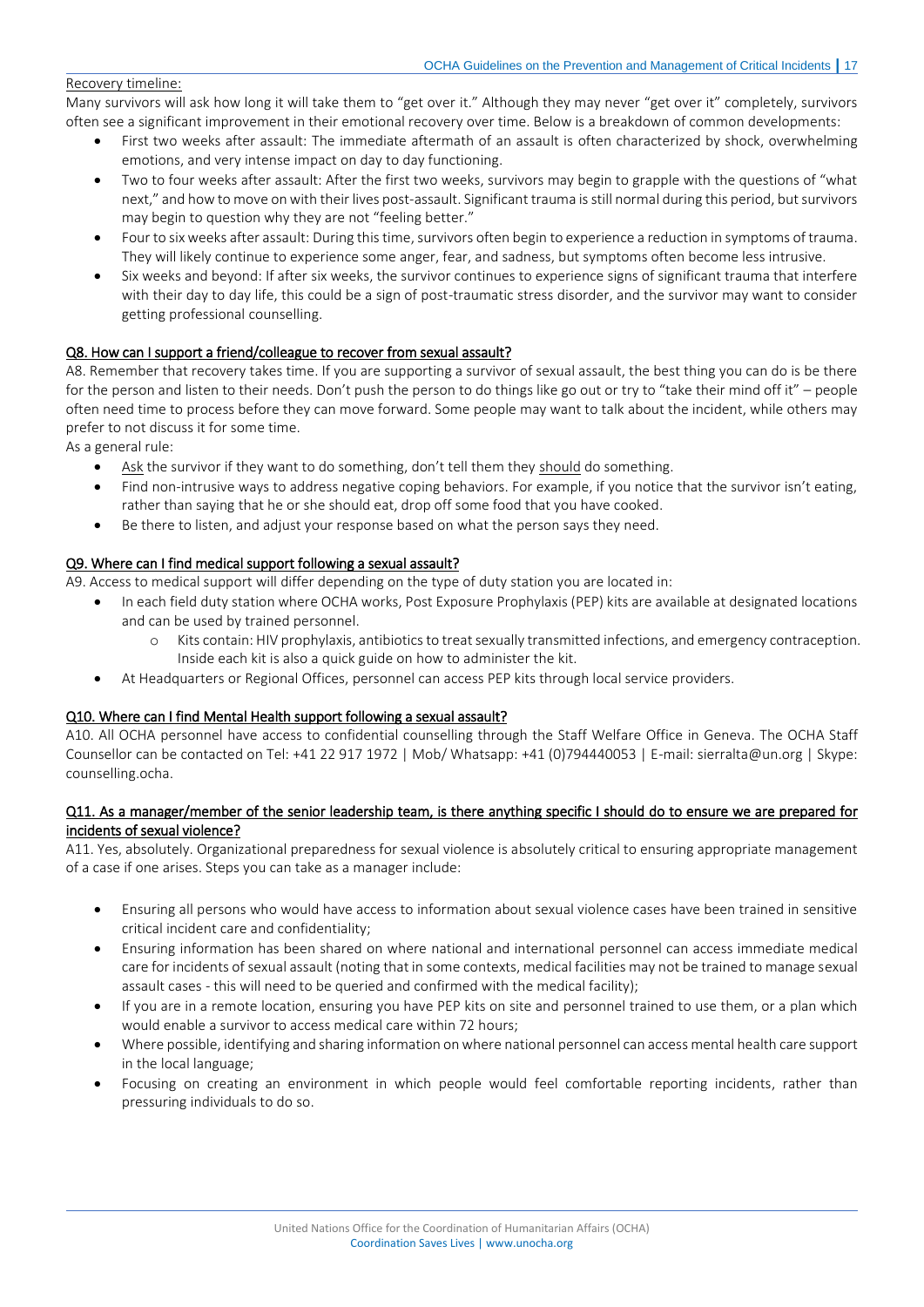# <span id="page-17-0"></span>Annex 4: Terms of Reference for the OCHA Critical Incident Committee (CIC)

# OCHA Critical Incident Committee

Terms of Reference



# Responsibilities of the OCHA Critical Incident Committee (CIC)

The Critical Incident Committee is responsible for ensuring the long-term placement of personnel affected by Critical Incidents: The Committee has the collective and corporate responsibility for the placement of affected personnel in a suitable position that serves both the interest of the affected personnel and meets organizational needs. The Committee shall strive for a solution that maximizes the use of existing vacancies and minimizes the creation of new posts.

Depending on the progress of the recovery of the survivor, placement decisions made by the Committee may relate to either short term (temporary assignments), or long term (reassignment) placements. For internationally recruited personnel, vacancies within NY, Geneva, and if appropriate, the field will be considered. For locally recruited personnel, vacancies within the country of recruitment shall be considered.

*Medium -term placement*: The objective of the medium-term placement, which is usually a temporary assignment, is to allow an extended period of healing and recuperation, to support healing and allow a transition back into duties at the survivor's official duty station.

*Long-term placement:* If after a medium-term placement, the survivor is medically unfit to return to their official duty station, a long-term reassignment shall be explored. The objective of a long-term placement (reassignment) is to place the survivor against an established position for which he or she is qualified, and in a duty station for which he or she is medically cleared.

# Composition of the Committee

The Committee will be composed of the following members:

- *Assistant Secretary-General, OCHA, Chair of Committee*
- *Director of Operations and Advocacy Division*
- *Director of Coordination Division*
- *Director of Humanitarian Financing and Resource Mobilisation Division*
- *Executive Officer, OCHA*

*Secretary of the Committee: Human Resources Section* 

# Frequency and Medium of Meetings

The Committee will meet when required, as determined by the Chair. The Committee's work may be conducted electronically through email should the situation prove difficult to convene an in-person meeting, or should a proposal require urgent attention.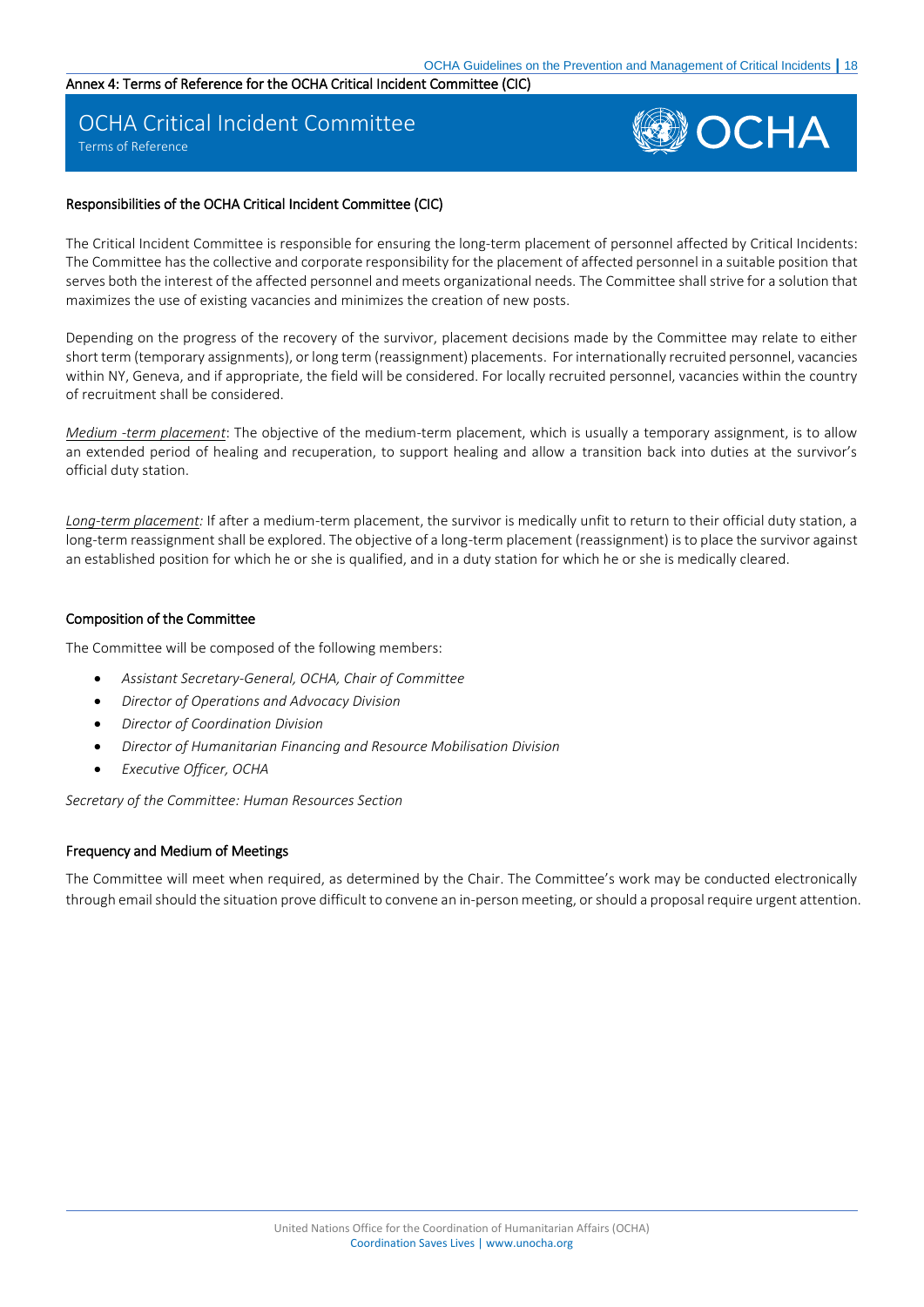<span id="page-18-0"></span>Annex 5: Overview of Entitlements, Insurance and Compensation for Personnel Affected by Critical Incidents

# Overview of Entitlements, Benefits & Compensation

For Personnel affected by Critical Incidents



### *Medical Insurance*

United Nations staff members and their recognized dependents who are covered by the health insurance plans offered by the United Nations will be reimbursed for a percentage of expenses related to medical treatment, medicines and hospitalization and in certain instances an in-network provider will cover all expenses. Eligibility and services are subject to the terms and conditions of the insurance policy.

# *Medical Evacuation*

Depending on the nature of the injuries and residual security risks, staff or their dependent family members may be medically evacuated to a safer location. The local office/mission administration in conjunction wit[h Medical Services Division](https://hr.un.org/page/medical-evacuation) will coordinate all arrangements for the evacuation and will provide specific information to you, and/or your family, if applicable. Details on the requirements and eligibility for medical evacuation can be found in [ST/AI/2010/10 on Medical Evacuation.](https://hr.un.org/sites/hr.un.org/files/1/documents_sources-english/09_administrative_instructions/2000/ai__2000-_10_____%5bmedical_evacuation%5d.doc)

# *Security Evacuation*

If authorized for security reasons, in line with th[e UN Security Management System \(UNSMS\)](https://www.un.org/undss/sites/www.un.org.undss/files/docs/security_policy_manual_spm_e-book_as_of_29_nov_2017_0.pdf), internationally recruited personnel are eligible for security evacuation outside the duty station country (safe haven, home country, third country) A security evacuation allowance may be payable to the evacuated personnel and any eligible family members.

# *Security Relocation*

If authorized for security reasons, in line with th[e UN Security Management System \(UNSMS\)](https://www.un.org/undss/sites/www.un.org.undss/files/docs/security_policy_manual_spm_e-book_as_of_29_nov_2017_0.pdf), both internationally and locally recruited personnel, along with their eligible family, may be relocated within the country of duty station. Daily subsistence allowance (DSA) may be payable for the period of relocation.

# *Sick Leave*

If you are injured while working for the United Nations, leave taken from work may be uncertified sick leave or certified sick leave covered by Appendix D. If injured at work, then sick leave credit might be given by ABCC if it is deemed to be a workrelated injury. All certified sick leave must be approved according to ST/AI 2005-3 [on Sick Leave.](https://hr.un.org/sites/hr.un.org/files/1/documents_sources-english/09_administrative_instructions/2005/ai__2005-__3_______%5bsick_leave%5d.doc) The maximum sick leave entitlement is based on your type and duration of appointment under the Staff Rules as follows:

| Appointment       | Certified sick leave<br>(days per annum) $1$ | Uncertified sick leave<br>(days per annum) $^2$ | Maximum entitlement for extended sick leave                                                                                      |
|-------------------|----------------------------------------------|-------------------------------------------------|----------------------------------------------------------------------------------------------------------------------------------|
| Permanent         | 195                                          | 195                                             | 9 months full pay, and 9 months on half pay, within 12<br>consecutive months                                                     |
| Continuing        | 195                                          | 195                                             | 9 months full pay, and 9 months on half pay, within 12<br>consecutive months                                                     |
| <b>Fixed Term</b> | 65                                           | 65                                              | More than 3yrs - same as above.<br>Less than 3 yrs: 3 months full pay, and 3 months on<br>half pay, within 12 consecutive months |
| Temporary         | 2 days per month                             | Up to 7 (prorated)                              | Not applicable                                                                                                                   |

# *Special Leave Without Pay (SLWOP) and Special Leave with Pay (SLWP)*

Under [Staff Rule 5.3,](https://hr.un.org/handbook/staff-rules#rule_5_3) special leave without pay may be granted at the request of a staff member holding a fixed-term or continuing appointment, including in cases of extended illness, or for other important reasons for such period of time as the Secretary-General may prescribe. Staff members holding a temporary appointment may exceptionally be granted special leave, with without pay, for compelling reasons for such period as the Secretary-General deems appropriate. Special leave is normally without pay. In exceptional circumstances, such as following a critical incident, a period of special leave with full or partial pay may be granted.

# *Rest and Recuperation (R&R)*

 $\overline{a}$ 

Staff members are granted time off for rest and recuperation after serving a period of qualifying service in a duty station approved for rest and recuperation, and subject to meeting eligibility provisions in  $ST/AI/2018/10$  on Rest and Recuperation. In

<sup>&</sup>lt;sup>1</sup> Annual cycle starts 1 April to 31 March

<sup>2</sup> Annual cycle starts 1 April to 31 March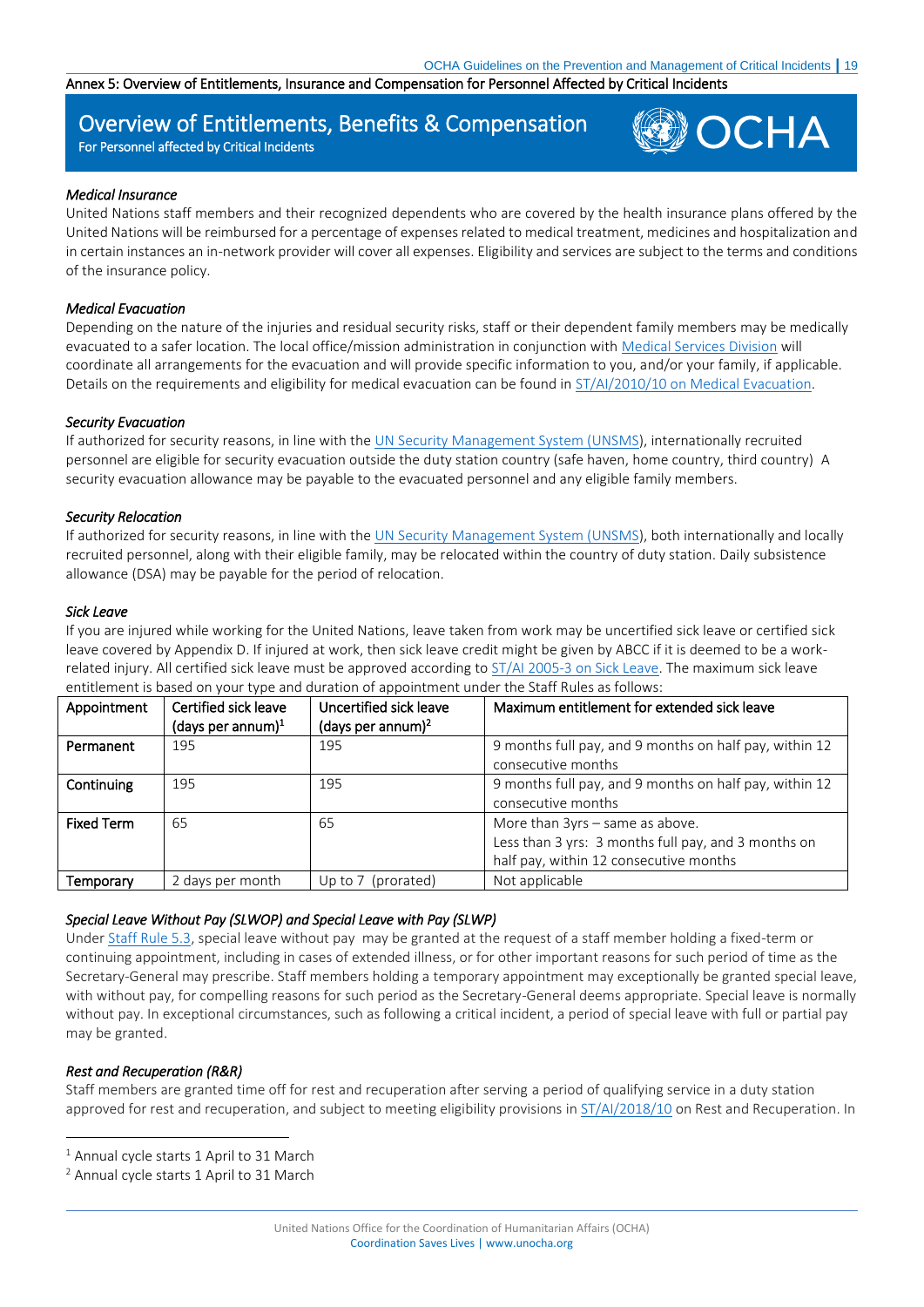qualifying duty stations, exceptional approval of advanced R&R may be considered to assist a survivor with recovery from a critical a critical incident.

# *Disability Benefits: Pension fund*

If a staff member who is a participant in the pension fund separates from the Organization following an injury due to disability, they may be entitled to disability payments through the United Nations Joint Staff Pension Fund. The rules governing disability benefits are in [Article 33 of the Regulations and Rules of the UNJSPF.](https://www.unjspf.org/questions/article-33-disability-benefit/)

#### Disability Claim Form

[P.295 \(Request for the Award of a Disability Benefit under UNJSPF](https://iseek-newyork.un.org/content/p295-request-award-disability-benefit-under-unjspf)

### *Compensation in the case of Death, Injury or Illness Attributable to Service (Appendix D)*

Under certain circumstances, compensation may be awarded in the event of death, injury or illness of a staff member which is attributable to the performance of official duties on behalf of the United Nations. The rules governing compensation in the event of death, injury or illness attributable to the performance of official duties on behalf of the UN are available in [Appendix D to the](https://iseek-newyork.un.org/system/files/appendix_d.pdf)  [Staff Rules.](https://iseek-newyork.un.org/system/files/appendix_d.pdf)

Important: The claim and related documentation must be submitted within four months from the date of the injury, or the onset of illness (see article 12 of Appendix D), unless it can be proven that exceptional circumstances prevented the staff member from taking such action within the four-month time limit.

#### Compensation Claim Form

[P.290-E](https://iseek-newyork.un.org/system/files/p290-e.pdf) (Claim for Compensation under Appendix D to the Staff Rules)

#### Guidelines for Filing Claims

[Guidelines for the Advisory Board for Compensation Claims](https://iseek-newyork.un.org/system/files/1290-20140205164008600088.pdf) [Guidelines for the United Nations Claims Board](https://iseek-newyork.un.org/system/files/guide_-_uncb_-_june_2014.pdf) 

#### *Compensation for Loss or Damage of Personal Effects Attributable to Service*

Staff members are entitled to reasonable compensation in the event of loss of or damage to their personal effects, determined to be directly attributable to the performance of official duties on behalf of the United Nations. The rules governing compensation for loss of or damage to personal effects attributable to service are available in [ST/AI/149/Rev.4](http://www.un.org/ga/search/view_doc.asp?symbol=ST/AI/149/Rev.4)

Important: This compensation is subject to maximum established limits; therefore, staff are strongly encouraged to obtain, at their own expense, adequate personal property insurance coverage. All claims must be submitted to the local HR services as soon as possible or within two months of the event, or of discovery of loss or damage.

#### *Malicious Acts Insurance Policy (MAIP)*

If a staff member is injured in an incident which qualifies as a malicious act and they in compliance with the prevailing UN DSS security directives, guidelines and procedures, they may qualify for an MAIP compensation payment if the injury resulted in a permanent loss of function. Coverage is not extended to spouses or dependent children of the staff members. If the event is classified as a malicious act, the application process for the benefit will be initiated by the Human Resource Specialist. Among the supporting documentation required for the application is an official police report.

The rules governing compensation under MAIP are available in [ST-SG-2004-11](https://iseek-newyork.un.org/system/files/iseek/LibraryDocuments/1290-201302201125544115429.pdf)

# MAIP Forms [Death Release Form](https://iseek-newyork.un.org/system/files/iseek/LibraryDocuments/1290-201302201127104123059.pdf) [Injury Release Form](https://iseek-newyork.un.org/system/files/iseek/LibraryDocuments/1290-201302201127564127612.pdf) [Permanent Disability Scale](https://iseek-newyork.un.org/system/files/iseek/LibraryDocuments/1290-201302220842513137119.pdf)

#### *Redeployment or reassignment to another duty station*

If redeployment is required following a critical incident, the OCHA Critical Incident Committee will identify suitable existing vacancies for placement of personnel affected. For internationally recruited personnel, vacancies within NY, Geneva, and if appropriate, the field will be considered. For locally recruited personnel, vacancies within the country of recruitment shall be considered.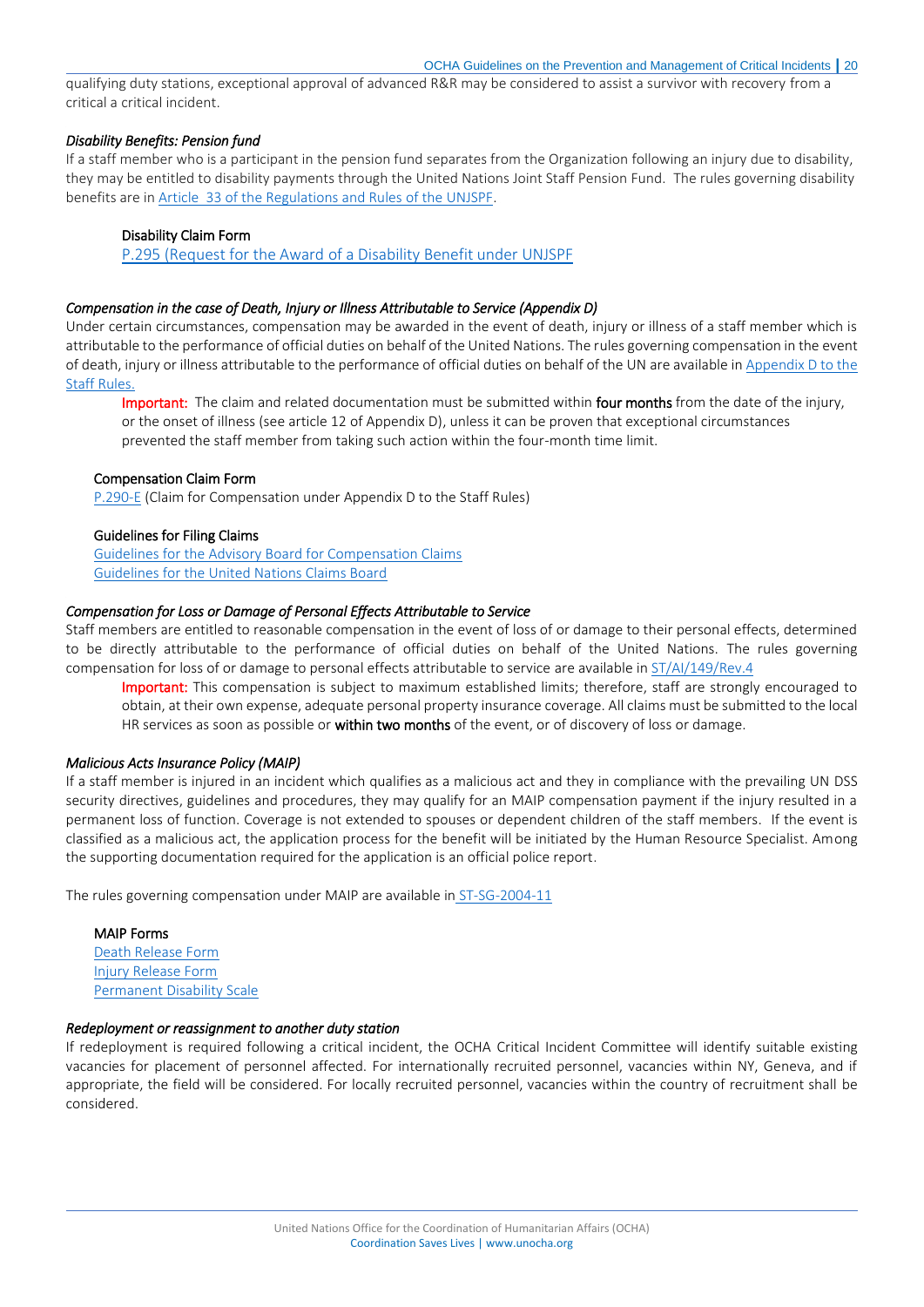# Annex 5a - Matrix of Critical Incident Related Support - Applicability by Staff Category:

|                                                   | <b>Staff Category</b>                 |                     |                                                      |                            |                                           |                          |
|---------------------------------------------------|---------------------------------------|---------------------|------------------------------------------------------|----------------------------|-------------------------------------------|--------------------------|
|                                                   | <b>International Professional</b>     |                     | OCHA local staff in the Field - on UNDP appointments |                            | OCHA local staff at HQ - UNS Appointments |                          |
|                                                   | (Permanent, Continuing, Fixed Term or |                     | (GS, NPO on PA, CA, FTA or TA)                       |                            | (General service on PA, CA, FTA or TA))   |                          |
| <b>Support Provisions</b>                         | Temporary <sup>3</sup> )              |                     |                                                      |                            |                                           |                          |
|                                                   | <b>Staff Member</b>                   | Eligible Family     | <b>Staff Member</b>                                  | Eligible Family            | <b>Staff Member</b>                       | Eligible Family          |
| UN Medical Insurance                              | Yes, if enrolled,                     | Yes. if enrolled.   | Yes, if enrolled                                     | Yes, if enrolled           | Yes, if enrolled                          | Yes, if enrolled         |
| UN Appendix D <sup>4</sup>                        | Yes                                   | <b>No</b>           | <b>Yes</b>                                           | No                         | <b>Yes</b>                                | <b>No</b>                |
| UN Malicious Acts Insurance Policy <sup>5</sup>   | Yes                                   | <b>No</b>           | <b>Yes</b>                                           | <b>No</b>                  | <b>Yes</b>                                | <b>No</b>                |
| UN compensation for service related loss or       | Yes                                   | Yes                 | Yes                                                  | Yes                        | Yes                                       | Yes                      |
| damage to Personal Effects <sup>6</sup>           |                                       |                     |                                                      |                            |                                           |                          |
| Security Evacuation (outside of country)7         | <b>Yes</b>                            | Yes                 | No, unless exceptional                               | No, unless exceptional     | No, unless exceptional                    | No, unless exceptional   |
|                                                   |                                       |                     | circumstances exist.                                 | circumstances exist.       | circumstances exist.                      | circumstances exist.     |
| Security Relocation (within country) <sup>8</sup> | Yes                                   | Yes                 | <b>Yes</b>                                           | Yes                        | Yes                                       | <b>Yes</b>               |
| Medical Evacuation <sup>9</sup>                   | <b>Yes</b>                            | Yes                 | <b>Yes</b>                                           | Yes                        | Yes                                       | Yes                      |
| UN Rest and Recuperation <sup>10</sup>            | Yes, at eligible duty                 | N/A                 | <b>No</b>                                            | N/A                        | <b>No</b>                                 | N/A                      |
|                                                   | stations.                             |                     |                                                      |                            |                                           |                          |
| UNJSPF Disability Benefit <sup>11</sup>           | Yes if a participant in               | A child's benefit   | Yes if a participant in the                          | A child's benefit may be   | Yes if a participant in                   | A child's benefit may be |
|                                                   | the fund                              | may be payable.     | fund                                                 | payable.                   | the fund                                  | payable.                 |
| UN Paid Sick Leave <sup>12</sup>                  |                                       |                     |                                                      |                            |                                           |                          |
| UN Special Leave with Pay <sup>13</sup>           | <b>Yes</b>                            | N/A                 | Yes                                                  | N/A                        | Yes                                       | N/A                      |
| UN Special Leave Without Pay <sup>14</sup>        |                                       |                     |                                                      |                            |                                           |                          |
| UN flexible Working Arrangements (FWAs)           | Yes                                   | N/A                 | Yes                                                  | N/A                        | Yes                                       | N/A                      |
| OCHA redeployment or reassignment to              | Yes, subject to                       | Yes, family will be | Yes, within the same                                 | No. Family may relocate at | No.                                       | No.                      |
| another duty station                              | candidate suitability                 | relocated with      | country, and subject to                              | their own expense.         |                                           |                          |
|                                                   | and availability of                   | staff member or     | candidate suitability and                            |                            |                                           |                          |
|                                                   | post                                  | repatriated as      | availability of post                                 |                            |                                           |                          |
|                                                   |                                       | appropriate.        |                                                      |                            |                                           |                          |

3 *ST/AI/2010.4 – Administration of Temporary Appointments*

*4 ST/SGB/Staff Rules/Appendix D*

<span id="page-20-0"></span> $\overline{a}$ 

5 *ST/SGB/2004/11 – Payment of Insurance Proceeds under the Malicious Acts Insurance Policy*

6 *ST/AI/149/Rev.4 – Compensation for Loss of or Damage to Personal Effects Attributable to Service*

<sup>7</sup> *UNDSS UN Security Management System: Chapter IV Security Management – Section D*

8 *UNDSS UN Security Management System: Chapter IV Security Management – Section D* 

9 *ST/AI/2000/10 – Medical Evacuation*

<sup>10</sup> *ST/AI/2018/10 – Rest and Recuperation*

*11 ST/AI/1999/16- Termination of Appointment for Reasons of Health ; Article 33 (a) of the Regulations of the United Nations Joint Staff Pension Fund (UNJSPF).*

<sup>12</sup> *ST/AI/3005/5 – Sick Leave*

<sup>13</sup> *Staff Rule 5.3: Special Leave*

<sup>14</sup> *Staff Rule 5.3: Special Leave*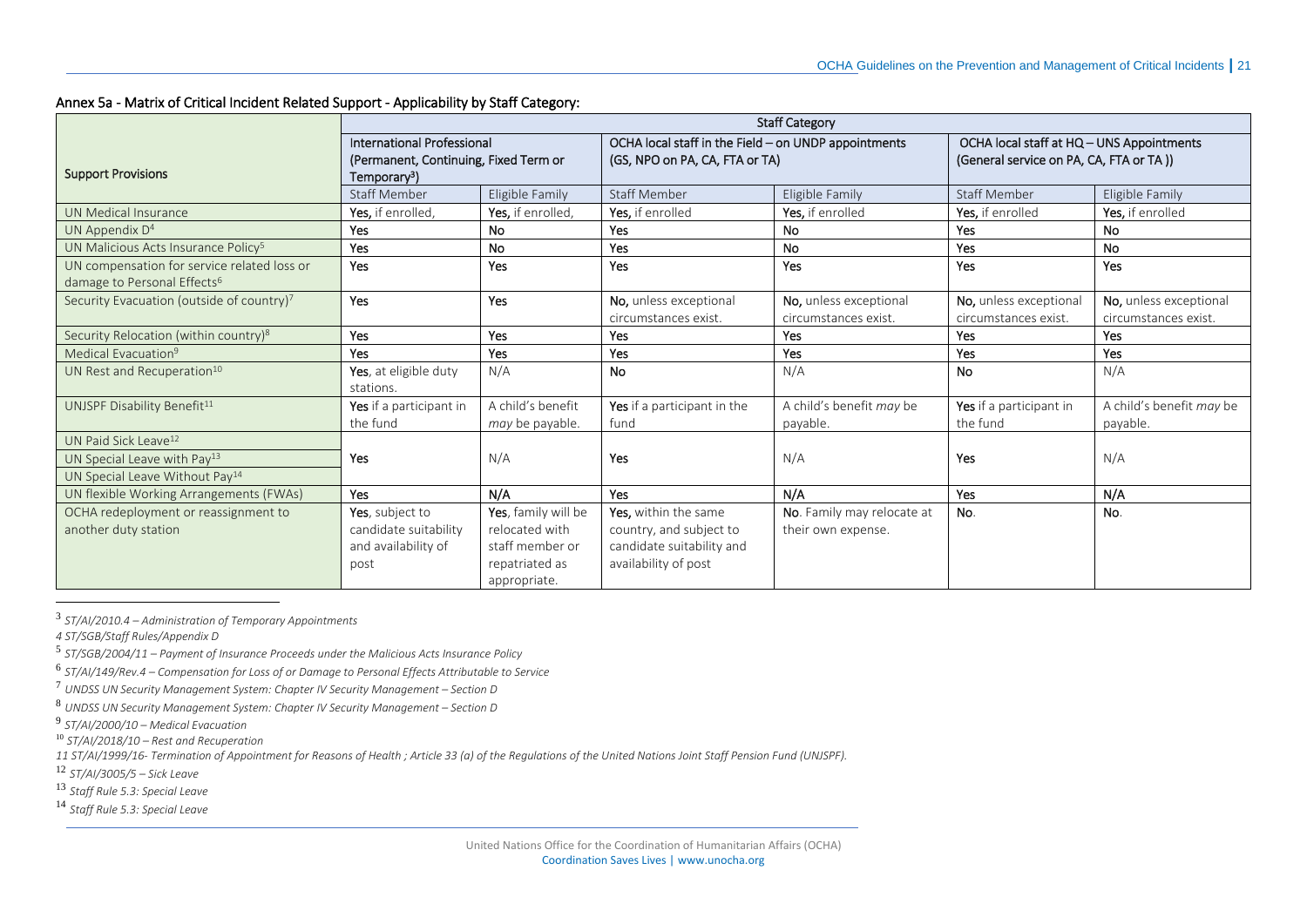# Annex 5b- Matrix of Critical Incident Related Support - Applicability by Non-Staff Personnel Category:

|                                                                                            |                                                       |                             |                                                                        | Personnel Category                                                                          |                                                                                                             |                                                          |
|--------------------------------------------------------------------------------------------|-------------------------------------------------------|-----------------------------|------------------------------------------------------------------------|---------------------------------------------------------------------------------------------|-------------------------------------------------------------------------------------------------------------|----------------------------------------------------------|
|                                                                                            | International United Nations Volunteers <sup>15</sup> |                             | Interns <sup>16</sup>                                                  | UN Consultants & Contractors <sup>17</sup>                                                  | <b>UNDP Service Contractors18</b>                                                                           | Gratis Personnel / Stand                                 |
| <b>Support Provisions</b>                                                                  | <b>UNV</b>                                            | Eligible Family             |                                                                        |                                                                                             |                                                                                                             | by Partners <sup>19</sup>                                |
| UN Medical Insurance                                                                       | Yes, through UNV                                      | Yes, through UNV            | No, Interns must<br>provide their own<br>medical insurance<br>coverage | No, consultants must provide<br>their own medical insurance<br>coverage                     | Yes, SCs are enrolled in a CIGNA (or<br>similar) medical/death/disability<br>compensation plan through UNDP |                                                          |
| UN Appendix D Insurance                                                                    | Yes, subject to<br>approval                           | <b>No</b>                   | <b>No</b>                                                              | Yes, if authorized to travel or<br>perform services in a UN office                          | No. SCs are enrolled in a CIGNA (or<br>similar) medical/death/disability<br>compensation plan through UNDP  | No.                                                      |
| UN Malicious Acts Insurance<br>Policy <sup>20</sup>                                        | Yes. under certain<br>conditions                      | <b>No</b>                   | <b>No</b>                                                              | Yes                                                                                         | Yes                                                                                                         | However, these must be<br>provided for by                |
| UN compensation for service<br>related loss or damage to<br>Personal Effects <sup>21</sup> | Yes, through UNV                                      | Yes, subject to<br>approval | <b>No</b>                                                              | <b>No</b>                                                                                   | <b>No</b>                                                                                                   | donor/parent<br>organization                             |
| Security Evacuation (outside<br>of country) <sup>22</sup>                                  | Yes                                                   | Yes                         | Yes                                                                    | Yes (If internationally recruited)                                                          | <b>No</b>                                                                                                   | Yes                                                      |
| Security Relocation<br>(within country) <sup>23</sup>                                      | Yes                                                   | Yes                         | Yes                                                                    | Yes                                                                                         | Yes                                                                                                         | Yes                                                      |
| Medical Evacuation <sup>24</sup>                                                           | Yes, through UNDP                                     | Yes, subject to<br>approval | <b>No</b>                                                              | No, consultants must provide<br>their own medical insurance<br>coverage, including medevac. | <b>No</b>                                                                                                   | Yes -via FALK Global                                     |
| UN Rest and Recuperation <sup>25</sup>                                                     | Yes, at eligible duty<br>stations.                    | N/A                         | No. Interns are only<br>deployed to HQ/H duty<br>stations.             | <b>No</b>                                                                                   | <b>No</b>                                                                                                   | No.                                                      |
| Disability Benefit <sup>26</sup>                                                           | Yes, subject to<br>approval                           | Yes, subject to<br>approval | <b>No</b>                                                              | <b>No</b>                                                                                   | Yes, SCs are enrolled in a CIGNA (or<br>similar) medical/death/disability<br>compensation plan through UNDP | However, these may be<br>provided for by<br>donor/parent |

<sup>15</sup> *United Nations Volunteers - Conditions of Service*

<sup>16</sup> *ST/AI/2014/1 – United Nations Internship Program*

<sup>17</sup> *ST/AI/2013/4 – Consultants and Individual Contractors*

<sup>18</sup> *UNDP Policy : Service Contracts*

<span id="page-21-0"></span> $\overline{a}$ 

<sup>19</sup> *ST/AI/1999/6 – Gratis Personnel*

<sup>21</sup> *ST/AI/149/Rev.4 – Compensation for Loss of or Damage to Personal Effects Attributable to Service*

<sup>22</sup> UNDSS UN Security Management System: Chapter IV Security Management – Section D

<sup>23</sup> *UNDSS UN Security Management System: Chapter IV Security Management – Section D* 

<sup>24</sup> *ST/AI/2000/10 – Medical Evacuation*

<sup>25</sup> *ST/AI/2018/10 – Rest and Recuperation*

*26 ST/AI/1999/16- Termination of Appointment for Reasons of Health;*

<sup>20</sup> *ST/SGB/2004/11 – Payment of Insurance Proceeds under the Malicious Acts Insurance Policy*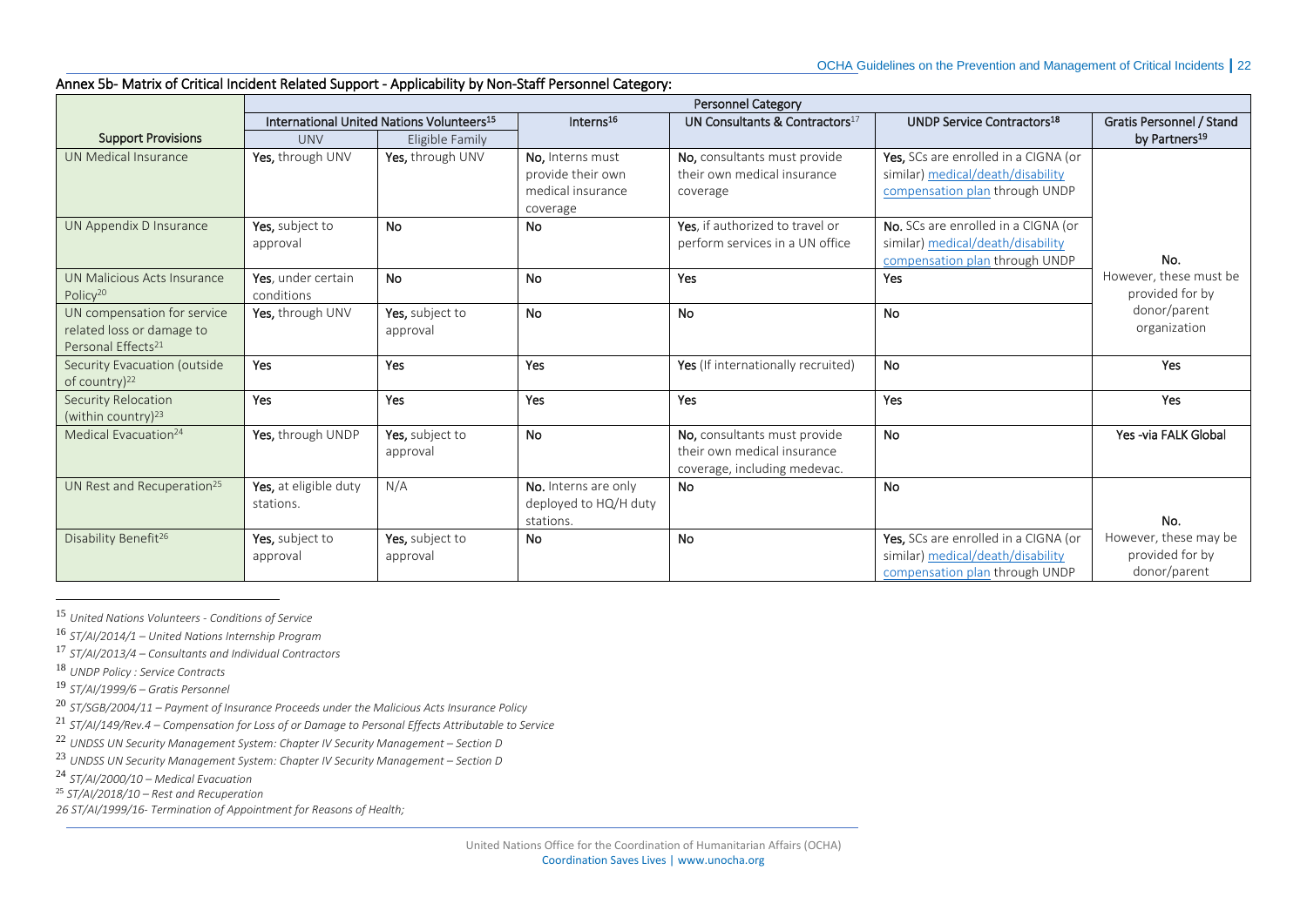OCHA Guidelines on the Prevention and Management of Critical Incidents **|** 23

| UN Paid Sick Leave                                            | Yes, subject to<br>approval and limits                          | N/A | No                                                                      | <b>No</b>                                                                                        | No                                                                                               | organization<br>donor/parent |
|---------------------------------------------------------------|-----------------------------------------------------------------|-----|-------------------------------------------------------------------------|--------------------------------------------------------------------------------------------------|--------------------------------------------------------------------------------------------------|------------------------------|
| UN Special Leave with Pay                                     | Yes, subject to<br>approval                                     | N/A | <b>No</b>                                                               | <b>No</b>                                                                                        | No                                                                                               | organization                 |
| UN Special Leave Without Pay                                  | Yes, subject to<br>approval                                     | N/A | No                                                                      | No. However, authorized timing<br>of contracted duties may be<br>changed, if agreed.             | No. However, authorized timing of<br>contracted duties may be changed,<br>if agreed.             |                              |
| UN Flexible Working<br>Arrangements (FWAs)                    | Yes, subject to<br>approval                                     | N/A | Yes, subject to<br>approval.                                            | No. However, authorized location<br>or timing of contracted duties<br>may be changed, if agreed. | No. However, authorized location<br>or timing of contracted duties may<br>be changed, if agreed. | <b>No</b>                    |
| UN Redeployment or<br>Reassignment to another duty<br>station | Yes, subject to<br>candidate suitability<br>and availability of | N/A | <b>No.</b> however flexible<br>working arrangements<br>may be agreed if | No. However, authorized location<br>of contracted duties may be<br>changed, if agreed and deemed | No. However, authorized location<br>of contracted duties may be<br>changed, if agreed.           | <b>No</b>                    |

 $\overline{\phantom{a}}$ 

*Article 33 (a) of the Regulations of the United Nations Joint Staff Pension Fund (UNJSPF).*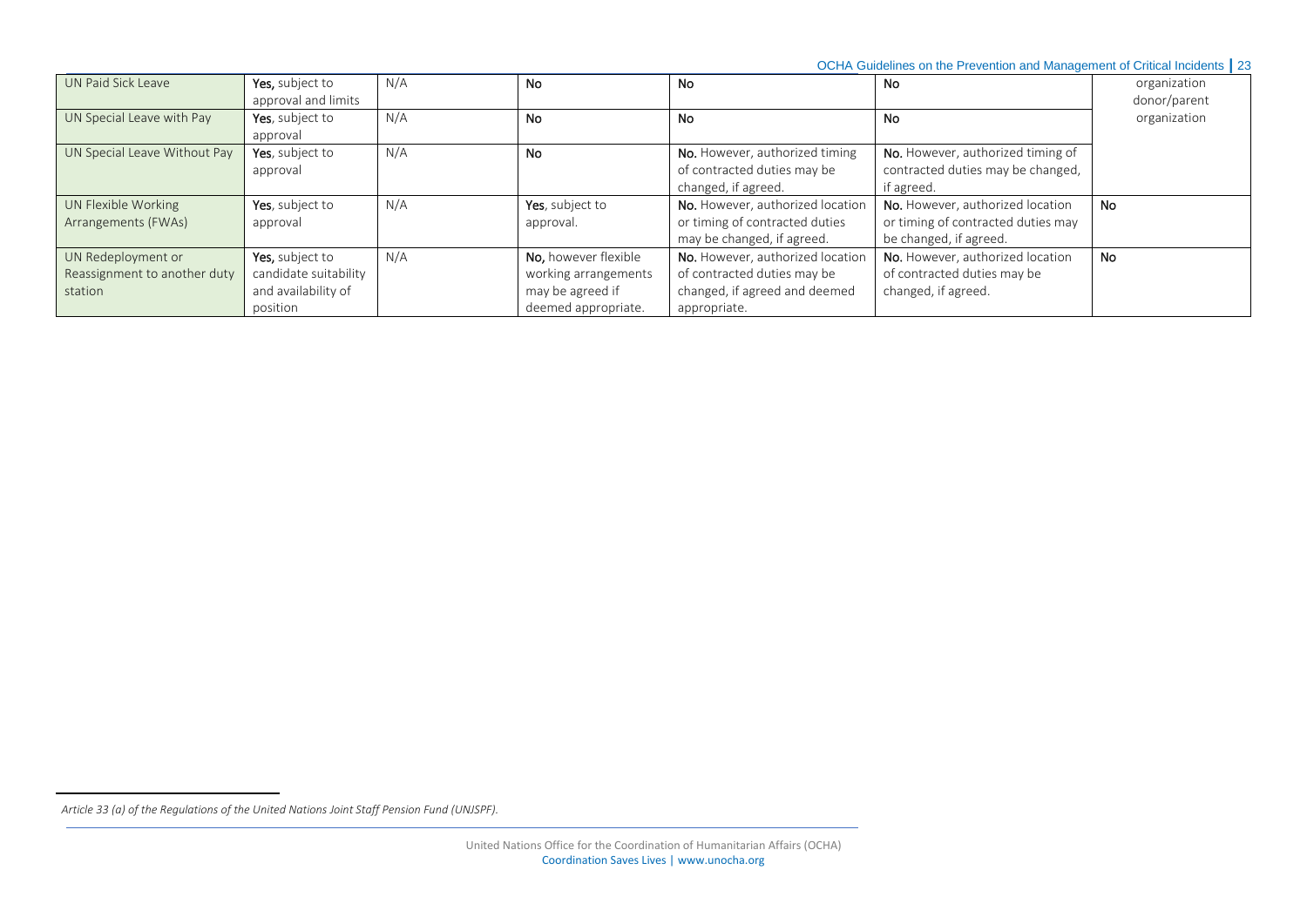# Annex 6: Medical Evacuation Quick-Guide

# Quick Guide for Medical Evacuation



<span id="page-23-0"></span>

| Who?                | Overview of Provisions and Policy                            | How to Request a Medical Evacuation                                                        | <b>Emergency Contacts</b>   | Key OCHA Contacts               |
|---------------------|--------------------------------------------------------------|--------------------------------------------------------------------------------------------|-----------------------------|---------------------------------|
| All OCHA            | ST/AI/2010/10 on Medical Evacuation                          | Step 1: Seek Medical Consultation and obtain a medevac recommendation                      | UNOG Medical Services.      | <b>Chief of Human Resources</b> |
| International       | Staff may be evacuated in case of an acute illness or        | Medevac can usually be arranged by a UN Medical Officer in the location of the             | Geneva                      | Ms. Elfrida Hoxholli-Melendez   |
| Staff               | injury from the duty station at United Nation's expense      | emergency operations, and this should be the first point of contact if the need for        | UNOG Medical Service is     | +1 917 367 2396 (desk)          |
| This includes all   | for the purpose of securing essential medical care or        | medevac is suspected. If there is no UN Medical Officer available at the duty station, a   | available 24h/7days to      | +1 347 603 9263 (cell)          |
| OCHA temporary      | treatment which cannot be secured locally because of         | medevac can be coordinated in directly with the UN Medical Services Division's on-call     | receive emergency           | hoxholli-melendez@un.org        |
| appointees, and     | inadequate medical facilities.                               | UN doctor.                                                                                 | requests for medevac via    |                                 |
| regular staff,      |                                                              |                                                                                            | the UNOG Center for         | Human Resources Policy and      |
| including those     | The UN Medical Services will determine if the evacuee        | Step 2: Submit Medevac Request for Authorisation                                           | Operations and Control at:  | <b>Strategy Unit</b>            |
| on official travel, | may be accompanied by a physician, nurse or                  | The UN Medical Officer will need to complete an MS.39 form and this should be              | +41 22 917 29 00            | Ms. Yan Meng                    |
| FRR or ASP          | colleague. The place of medical evacuation is also           | submitted to UN Medical Services, UNOG Geneva at: unogmedicalevacuations@un.org.           |                             | +1 212 963 2223                 |
| deployments.        | determined by the UN Medical Services and is usually         | Please copy the Chief of HR, the relevant HR Officer and any local UNDSS focal point on    | During regular working      | mengy@un.org                    |
|                     | to the nearest regional center and DSA will be payable.      | the submission, for their information and any corresponding actions or support that may    | hours (Geneva time) UNOG    |                                 |
|                     | DSA may be payable at reduced rates depending on the         | be required. UN Medical Services will review request, and if appropriate, will authorize   | Medical Services can be     | Ms. Hannah Smith                |
|                     | circumstances. If the staff member prefers to be             | the medical evacuation and advise on permissible conditions such as the place of           | reached at: +41 22 917 25   | +1 212 963 6981 smithh@un.org   |
|                     | evacuated to a third country, they may elect to do so        | evacuation, any whether any accompanying nurse or colleague is approved.                   | 20 (Mon - Friday, 8 AM-5    |                                 |
|                     | and will bear the difference in cost of travel. If the staff |                                                                                            | PM)                         | <b>Staff Counsellor</b>         |
|                     | member wishes to travel to the place of home leave,          | Step 3: Arrange Medical Evacuation Travel                                                  | unogmedicalevacuations@     | Mr. Jorge Sierralta             |
|                     | this may be processed as an advanced home leave              | Upon authorization of the medical evacuation, the responsible Administrative Officer in    | un.org                      | Tel: +41 22 917 1972 Whatsapp:  |
|                     | travel using the home leave entitlement. When opting         | the duty station, or the assisting HR Officer will raise a travel request(s) in Umoja and  |                             | +41 (0)794440053                |
|                     | for evacuation to a third country, or the place of home      | facilitate the booking of the travel.                                                      | International SOS*          | E-mail: sierralta@un.org        |
|                     | leave, DSA will not be payable.                              | If the medical evacuation cannot be done through commercial air carrier or requires any    | International SOS Geneva:   | Skype: counselling.ocha.        |
|                     |                                                              | specialised means of transport or medical care during the transport, International SOS     | +41 22 785 64 64 (Business  |                                 |
|                     | Where transportation options are limited, each OCHA          | may be requested to facilitate support and logistics. International SOS is a private       | hours)                      | Senior Security Advisor         |
|                     | field office should have a medical contingency plan          | company and charges for each support activity they provide. If required, OCHA's Chief of   |                             | Mr. Simon Butt                  |
|                     | ready for any remote and isolated duty stations where        | HR can authorize International SOS to provide support, after consultation with UN          | SOS Operational Centre      | Tel: +1 917 821 4968            |
|                     | staff are being deployed.                                    | Medical Services. The insurance details of the staff member will be required.              | Paris:                      | Email: butt2@un.org             |
|                     |                                                              | Additionally, for evacuations from remote and isolated duty stations, the OCHA office      | +33 (0)1 55 63 31 55 (After | Skype: simonrichardbutt         |
|                     | Medical evacuation is intended to cover travel and           | may be expected to ensure transportation to the exit point (e.g. international airport) by | hours)                      |                                 |
|                     | accommodation expenses and does not cover the cost           | other providers, local or UN such as DPKO, WFP etc. Therefore, each OCHA field office      |                             |                                 |
|                     | of treatment. Staff members must ensure that their           | should have a medical contingency plan ready for any remote and isolated duty stations     | *The OCHA Chief of HR can   |                                 |
|                     | medical insurance coverage is up to date and to submit       | where staff are being deployed                                                             | authorize International SOS |                                 |
|                     | any claims for the costs of treatment.                       |                                                                                            | to provide specialized      |                                 |
|                     |                                                              | Step 4: Notify Insurance and Submit Leave Request and Expense Report                       | medical or logistical       |                                 |
|                     | In some exceptional cases, a non-emergency medical           | The assisting HR or Administrative Officer should ensure that the evacuee's health         | support, after consultation |                                 |
|                     | evacuation may be authorized by UN Medical Services          | insurer is notified of the situation and the plan for treatment. Additionally, they should | with UN Medical Services.   |                                 |
|                     | to allow staff to avail themselves of essential medical      | ensure that a request for certified sick leave is submitted for the appropriate dates. The |                             |                                 |
|                     | care or treatment which cannot be secured locally due        | staff member, or the assisting HR or Administrative Officer should also ensure to submit   |                             |                                 |
|                     | to lack of medical facilities for the particular illness or  | an expense report in Umoja, as usual, once the travel is completed.                        |                             |                                 |
|                     | injury.                                                      |                                                                                            |                             |                                 |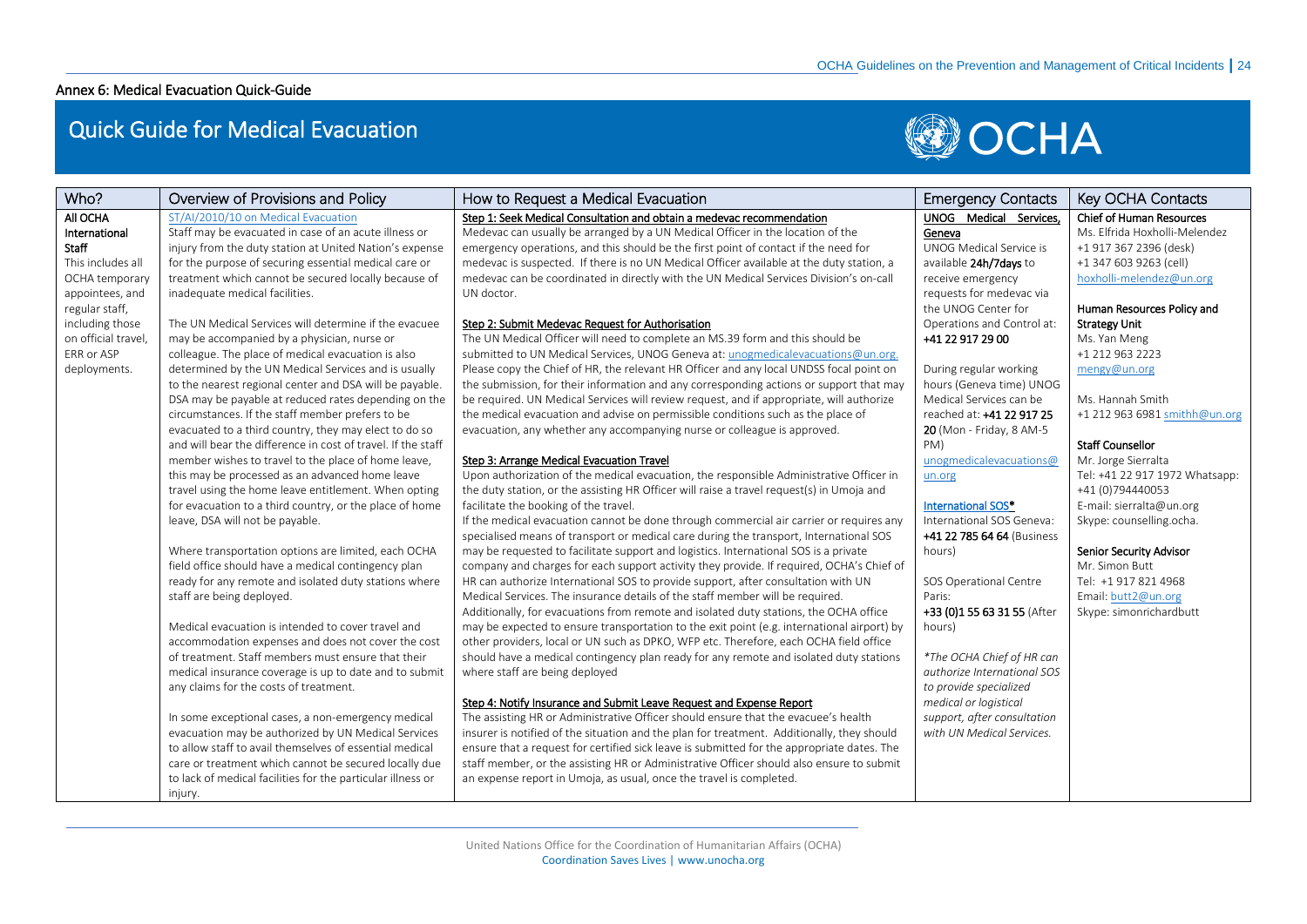OCHA Guidelines on the Prevention and Management of Critical Incidents **|** 25

| Who                                                                                                                                                                                                                                        | Overview of Provisions and Policy                                                                                                                                                                                                                                                                                                                                                                                                                                                                                                                                             | How to Request Medical Evacuation                                                                                                                                                                                                                                                                                                                                                                                                                                                                                                                                                                                                                                                                                                                                                                                                                                                                                                                                                                                                                                                                                                                                                                                                                                                                                                                                                                                                                                                                                                                                                                                                                                                                                                                                                                                                                                                                                                                                                                                                                                                                                                                                                                                                                                                                                                                                                                                                                                                                                                                                                                                                                                                                                                                                                                                                                                                                                                                                                                 | <b>Emergency Contacts</b>                                                                                                                                                                                                                                                                                                                                                                                                                                                                                                                                                                                                                                                     | Key OCHA Contacts                                                                                                                                                                                                                                                                                                                                                                                                                                                                                                                                                                                            |
|--------------------------------------------------------------------------------------------------------------------------------------------------------------------------------------------------------------------------------------------|-------------------------------------------------------------------------------------------------------------------------------------------------------------------------------------------------------------------------------------------------------------------------------------------------------------------------------------------------------------------------------------------------------------------------------------------------------------------------------------------------------------------------------------------------------------------------------|---------------------------------------------------------------------------------------------------------------------------------------------------------------------------------------------------------------------------------------------------------------------------------------------------------------------------------------------------------------------------------------------------------------------------------------------------------------------------------------------------------------------------------------------------------------------------------------------------------------------------------------------------------------------------------------------------------------------------------------------------------------------------------------------------------------------------------------------------------------------------------------------------------------------------------------------------------------------------------------------------------------------------------------------------------------------------------------------------------------------------------------------------------------------------------------------------------------------------------------------------------------------------------------------------------------------------------------------------------------------------------------------------------------------------------------------------------------------------------------------------------------------------------------------------------------------------------------------------------------------------------------------------------------------------------------------------------------------------------------------------------------------------------------------------------------------------------------------------------------------------------------------------------------------------------------------------------------------------------------------------------------------------------------------------------------------------------------------------------------------------------------------------------------------------------------------------------------------------------------------------------------------------------------------------------------------------------------------------------------------------------------------------------------------------------------------------------------------------------------------------------------------------------------------------------------------------------------------------------------------------------------------------------------------------------------------------------------------------------------------------------------------------------------------------------------------------------------------------------------------------------------------------------------------------------------------------------------------------------------------------|-------------------------------------------------------------------------------------------------------------------------------------------------------------------------------------------------------------------------------------------------------------------------------------------------------------------------------------------------------------------------------------------------------------------------------------------------------------------------------------------------------------------------------------------------------------------------------------------------------------------------------------------------------------------------------|--------------------------------------------------------------------------------------------------------------------------------------------------------------------------------------------------------------------------------------------------------------------------------------------------------------------------------------------------------------------------------------------------------------------------------------------------------------------------------------------------------------------------------------------------------------------------------------------------------------|
| ALL OCHA<br><b>National Staff</b><br>Including all<br><b>UNDP</b><br>administered<br>OCHA national<br>field staff,<br>including while<br>they are on<br>international<br>travel status<br>including for<br>emergency surge<br>deployments. | <b>Medical Evacuation Travel Policy</b><br><b>Chartered Medical Evacuation Travel Policy</b><br>HR Entitlement Travel MET-Medical Evacuation Travel<br>Flowchart<br>The authority on approving a medevac within the<br>region is delegated to the UNDP Head of Office<br>(RR/RR,ai). If a medevac is required t another region,<br>or for more than 45 days, the request should be<br>approved by the UN Medical Service<br>(medevac@un.org).<br>In either case, the decision to approve a medevac will<br>be based upon the recommendation of the UN<br>Examining Physician. | Step 1: Seek Medical Consultation and obtain a medevac recommendation<br>Medevac can usually be arranged by a UN Medical Officer in the location of the<br>emergency operations, and this should be the first point of contact if the need for<br>medevac is suspected. If there is no UN Medical Officer available at the duty station, a<br>medevac can be coordinated in directly with the UN Medical Services Division's on-call<br>UN doctor.<br>Step 2: Submit Medevac Request for Authorisation<br>The UN Medical Officer recommending the medevac will need to complete an MS.39<br>form. If the medevac destination is within the region, it can be authorized by the UNDP<br>Resident Representative. If the medevac is outside the region or for more than 45 days,<br>the request (Ms.39 form) should be submitted to: medevac@un.org.UN Medical Services<br>will review request, and if appropriate, will authorize the medical evacuation and advise<br>on permissible conditions such as the place of evacuation, any whether any<br>accompanying nurse or colleague is approved. Please copy the Chief of HR, the relevant<br>HR Officer and any local UNDSS focal point on the submission, for their information and<br>any corresponding actions or support that may be required<br>Step 3: Arrange Medical Evacuation Travel<br>Upon authorization of the medical evacuation, the responsible Administrative Officer in<br>the duty station, or the assisting HR Administrator will facilitate the booking of the travel<br>For evacuations from remote and isolated duty stations, the OCHA office may be<br>expected to ensure transportation to the exit point (e.g. international airport) by other<br>providers, local or UN such as DPKO, WFP etc. Therefore, each OCHA field office should<br>have a medical contingency plan ready for any remote and isolated duty stations where<br>staff are being deployed<br>If the medical evacuation cannot be done through commercial air carrier or requires any<br>specialised means of transport or medical care during the transport, International SOS<br>may be requested to facilitate support and logistics. International SOS is a private<br>company and charges for each support activity they provide. If required, the UNDP<br>Resident Representative or OCHA Chief of HR can authorize International SOS to provide<br>support, after consultation with UN Medical Services. Under UNDP's CMET Policy (annex<br>D) additional carriers that may be used, if applicable. The insurance details of the staff<br>member will be required.<br>Step 4: Notify Insurance, submit Leave Request and Expense Report<br>The staff member, or the assisting HR or Administrative Officer should ensure that the<br>evacuee's health insurer (CIGNA) is notified of the situation and the plan for treatment.<br>Additionally, they should ensure that a leave request and travel expense report is<br>submitted in Umoja. | UN Medical Services (NY)<br>medevac@un.org.<br>International SOS*<br>International SOS Geneva:<br>+41 22 785 64 64 (Business<br>hours)<br>SOS Operational Centre<br>Paris:<br>+33 (0)1 55 63 31 55 (After<br>hours)<br>$*$ The<br><b>UNDP</b><br>Resident<br>Representative of the OCHA<br>Chief of HR can authorize<br>International<br>SOS<br>to<br>provide specialized medical<br>or logistical support, after<br>consultation with UN<br><b>Medical Services</b><br>UNOG Medical Services.<br>Geneva<br>An on-call doctor with<br><b>UNOG Medical Service is</b><br>available 24h/7days with<br>via the UNOG Center for<br>Operations and Control at:<br>+41 22 917 29 00 | <b>Chief of Human Resources</b><br>Ms. Elfrida Hoxholli-Melendez<br>+1 917 367 2396 (desk)<br>+1 347 603 9263 (cell)<br>hoxholli-melendez@un.org<br>Human Resources Policy and<br><b>Strategy Unit</b><br>Ms. Yan Meng<br>+1 212 963 2223<br>mengy@un.org<br>Ms. Hannah Smith<br>+1 212 963 6981 smithh@un.org<br><b>Staff Counsellor</b><br>Mr. Jorge Sierralta<br>Tel: +41 22 917 1972 Whatsapp:<br>+41 (0)794440053<br>E-mail: sierralta@un.org<br>Skype: counselling.ocha.<br><b>Senior Security Advisor</b><br>Mr. Simon Butt<br>Tel: +1 917 821 4968<br>Email: butt2@un.org<br>Skype: simonrichardbutt |
| <b>OCHA Stand By</b><br>Partners                                                                                                                                                                                                           | Each SBP organization will have their own medevac<br>provisions, which may differ.<br>Medevac is the responsibility of the SBP organization,<br>in close consultation with OAD and ERSB.                                                                                                                                                                                                                                                                                                                                                                                      | Contact the SBP Organization and ERSB to coordinate a medevac.                                                                                                                                                                                                                                                                                                                                                                                                                                                                                                                                                                                                                                                                                                                                                                                                                                                                                                                                                                                                                                                                                                                                                                                                                                                                                                                                                                                                                                                                                                                                                                                                                                                                                                                                                                                                                                                                                                                                                                                                                                                                                                                                                                                                                                                                                                                                                                                                                                                                                                                                                                                                                                                                                                                                                                                                                                                                                                                                    | Will vary from SBP to SBP.                                                                                                                                                                                                                                                                                                                                                                                                                                                                                                                                                                                                                                                    | Ms. Eleonora del Balzo<br>Tel: +41 (0)22 917 1455 // Mob:<br>+41 (0)79 444 3556 //<br>delbalzo@un.org                                                                                                                                                                                                                                                                                                                                                                                                                                                                                                        |
| UNDAC<br>Personnel                                                                                                                                                                                                                         | All UNDAC Personnel are covered by a medical<br>assistance program with Falk Global Services<br>www.falkglobalassistance.com                                                                                                                                                                                                                                                                                                                                                                                                                                                  | Contact FALK Global Assistance.                                                                                                                                                                                                                                                                                                                                                                                                                                                                                                                                                                                                                                                                                                                                                                                                                                                                                                                                                                                                                                                                                                                                                                                                                                                                                                                                                                                                                                                                                                                                                                                                                                                                                                                                                                                                                                                                                                                                                                                                                                                                                                                                                                                                                                                                                                                                                                                                                                                                                                                                                                                                                                                                                                                                                                                                                                                                                                                                                                   | For medical assistance or<br>advice:<br>+45 7027 1013<br>Email: $un@falk.com$                                                                                                                                                                                                                                                                                                                                                                                                                                                                                                                                                                                                 | Mr. Jose Maria Garcia<br>Tel: +41 (0) 22 917 1657<br>Mob: +41 (0) 76 691 0253<br>Garcia40@un.org                                                                                                                                                                                                                                                                                                                                                                                                                                                                                                             |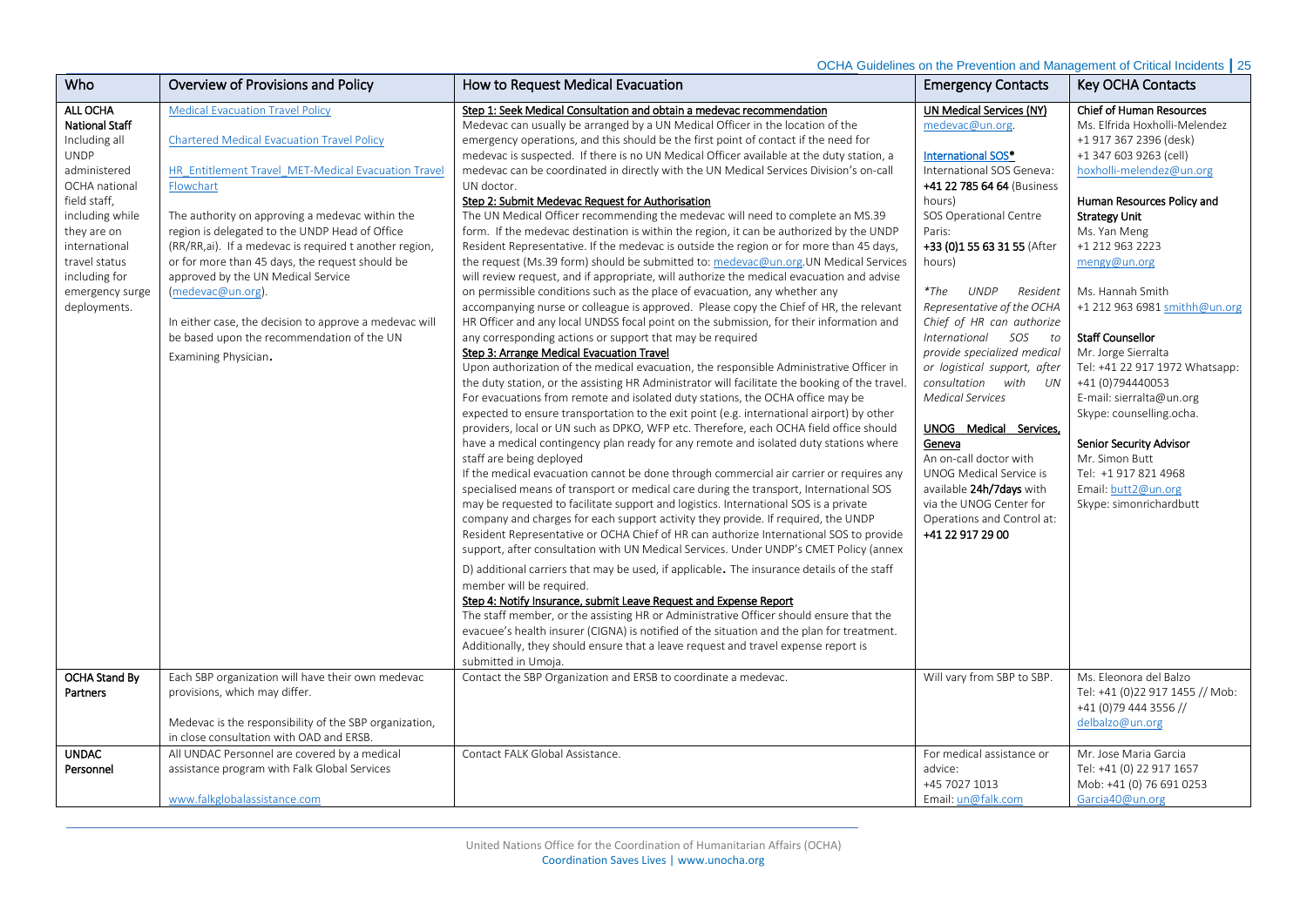#### <span id="page-25-0"></span>Annex 7: Action in Cases of Death in Service

# Actions in Cases of Death in Service



The unfortunate event of a death in service will require a high level of support, and several additional actions which must be handled by the organization.

The actions to be taken by the Organization in cases of death in service may include:

- **■** Identification of remains;
- Determination of the cause of death through investigation and/or autopsy, if required;
- Obtaining the death certificate;
- Notification of the next of kin and family members;
- Identifying needs and providing administrative and psychosocial support to family members, as required
- Identifying needs and providing psychosocial support to colleagues, as required
- Transportation/repatriation of the remains;
- Returning personal effects to next of kin;
- Letters of condolence;
- Organizing a memorial service at the duty station; and
- Processing benefits and entitlements for nominated beneficiaries.

The Emergency Preparedness and Support Team (EPST) of The Department of Management Strategy, Policy and Compliance (DMSPC) has published a detailed [Handbook for Action in Cases of Death in Service,](https://www.un.org/epst/sites/www.un.org.epst/files/handbook_for_action-death_in_service.pdf) which outlines the procedures and responsibilities to be followed by OCHA, following the death of personnel while in service.

In the case of Mass Casualties Incidents, a response will be coordinated by UNDSS and/or the Emergency Preparedness and Support Team of DMSPC